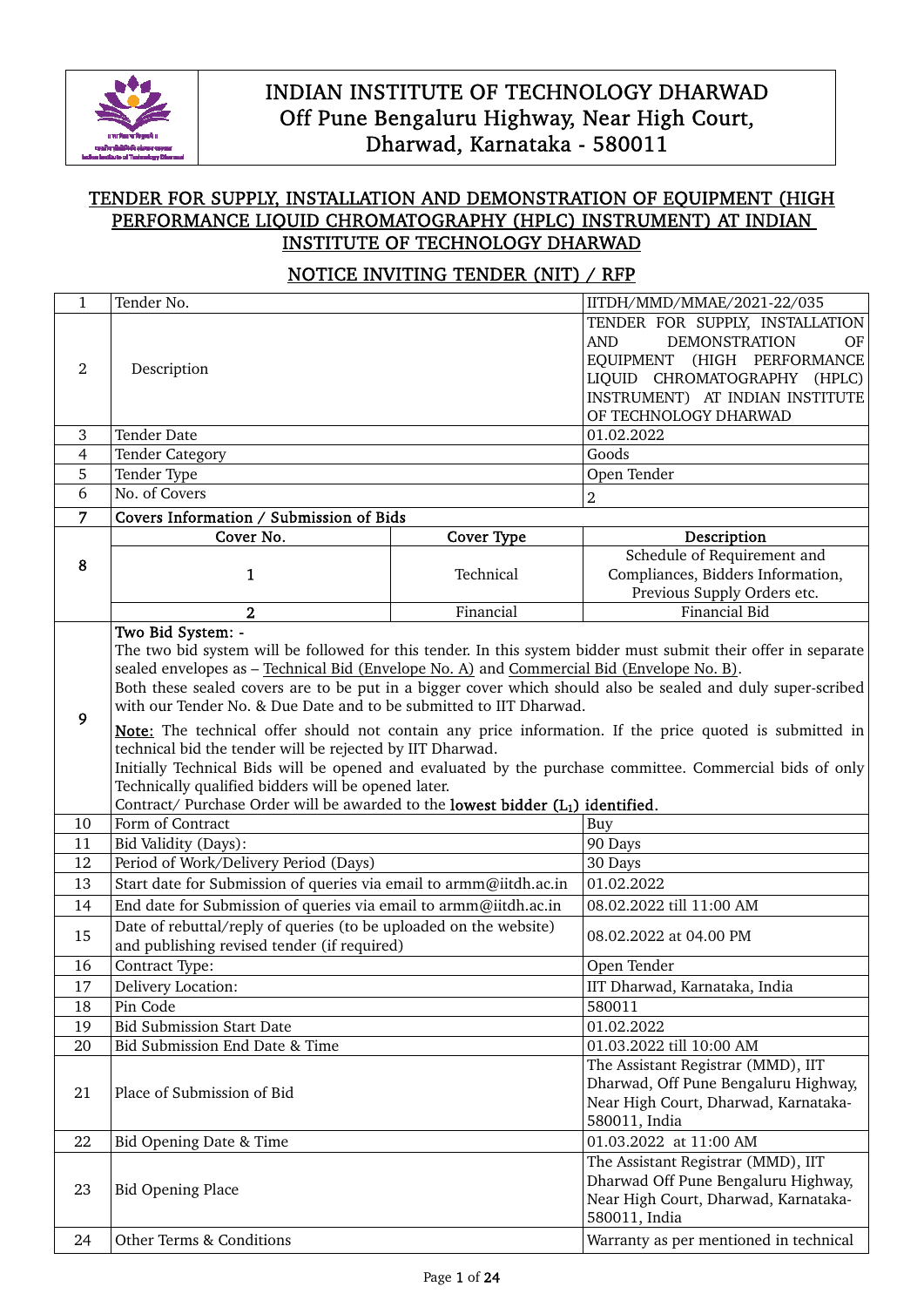

|                               | specification                                                                                                                                                        |
|-------------------------------|----------------------------------------------------------------------------------------------------------------------------------------------------------------------|
| 25 Tender Inviting Authority: | The Assistant Registrar (MMD), on<br>behalf of Director, IIT Dharwad<br>Address: Off Pune Bengaluru Highway,<br>Near High Court, Dharwad,<br>Karnataka-580011, India |

 Sd/- Assistant Registrar (MMD), IIT Dharwad (For and on behalf of Director, IIT Dharwad)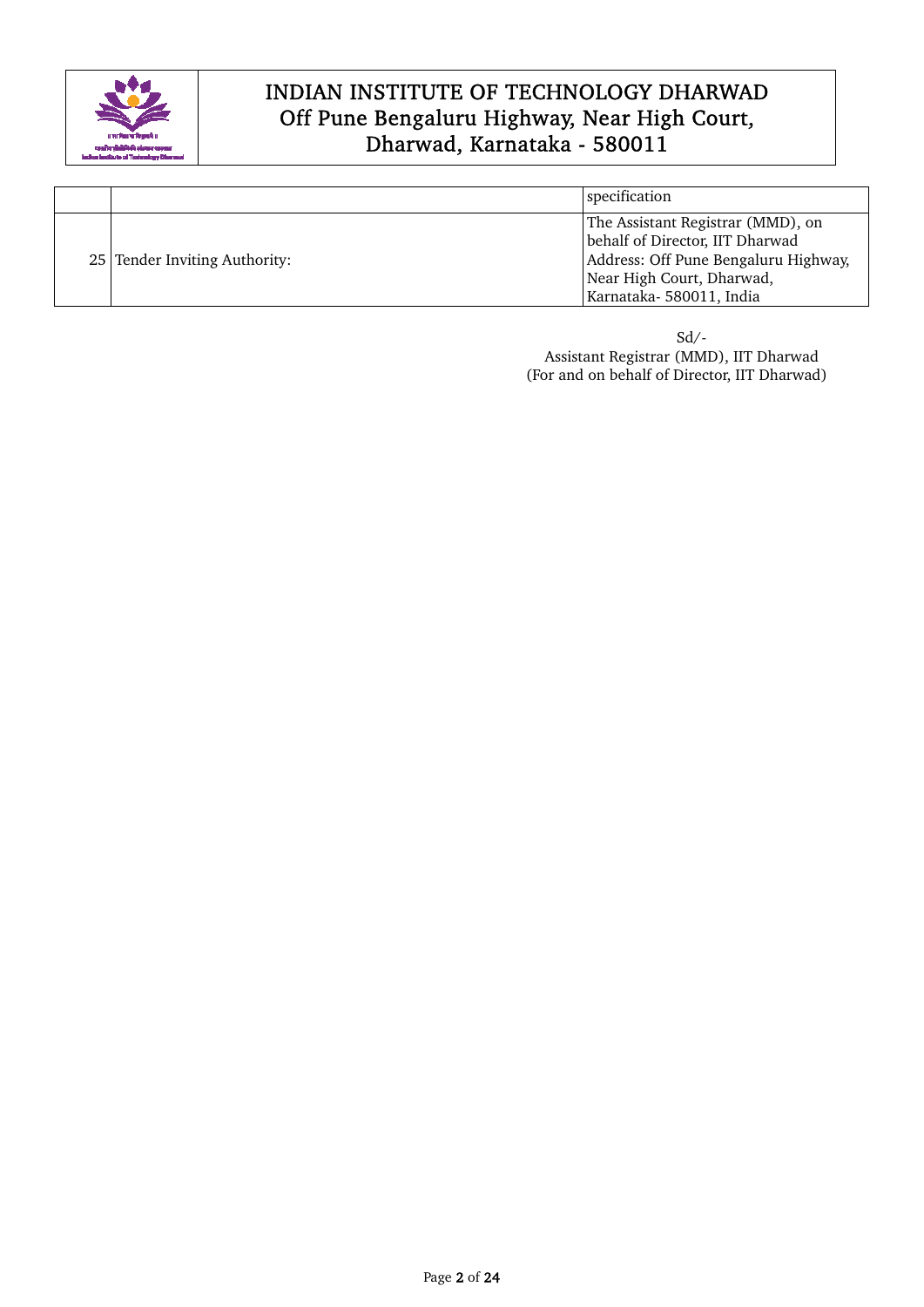

### Section – I: Invitation of the Bids & Submission Procedure details

- 1. Indian Institute of Technology Dharwad invites sealed tenders (under two bid system) from reputed suppliers/manufacturers OR authorized dealers for the item as described in Sl.No.2 of page 1 of this document and as per the Technical Specifications given in the Section IV of this document.
- 2. The bidder should note that the technical specifications mentioned in **Section IV** form the core of the product. The offers must strictly be as per the specifications given. At the same time, it must be kept in mind that mere copying of our specifications in the quotation shall not make the technical bid eligible for consideration. A bid has to be supported with original catalogue of the quoted item duly signed by the principals and the same must be sent along with the technical bid. Non-compliance with above shall be treated as incomplete/ambiguous and the bid may be ignored without giving an opportunity to the bidder for further clarification/negotiation etc.
- 3. In order to specify/modify technical specifications of the equipment and clarify various issues as may arise, a query session (by email) for clarification is provided. Resultant rebuttal/re-publishing of modified RFP (as the case may be) will be published, if required. The bidders are advised to utilise the period given for clarifying any issue pertaining to RFP and to bring out any limitation / suggestion in the RFP. After the period is over, no issue will be addressed and the institute will assume general acceptance of RFP terms and conditions. Prospective bidders have to submit their bids post rebuttal/modification in RFP (as the case maybe).
- 4. Any item not specifically mentioned in the tender document but essential in the opinion of the bidder for successful execution of the order (if awarded), should be brought to the notice of the IIT Dharwad within the pre-bid clarification period and before end date of submission of queries. On clearance from our side, the same may be included in the modified RFP (as the case may be). However, the decision as to whether to consider such items or not, rests with the Institute.
- 5. The bidder shall ensure that the bid submitted by him includes all accessories (as per annexures) for full execution of contract. The bidder shall not charge extra for additional items required to meet the operational requirement at the stage of installation and commissioning.
- 6. Quantity requirements of each item as per the specification enclosed at Section IV.

| Sl. No. | Particulars of the item(s)                                 | Requirement                                              |
|---------|------------------------------------------------------------|----------------------------------------------------------|
| (a)     | Item as described in Sl.No.2 of page 1 of this<br>document | Individual item requirements as per<br><b>Section IV</b> |

7. It may kindly be noted by all the prospective bidders that the tender will be awarded to the lowest successful bidder (L-1) for the price quoted in Sl.No.3 of Section – V(b)/in Sl.No.1 of Section - V(a).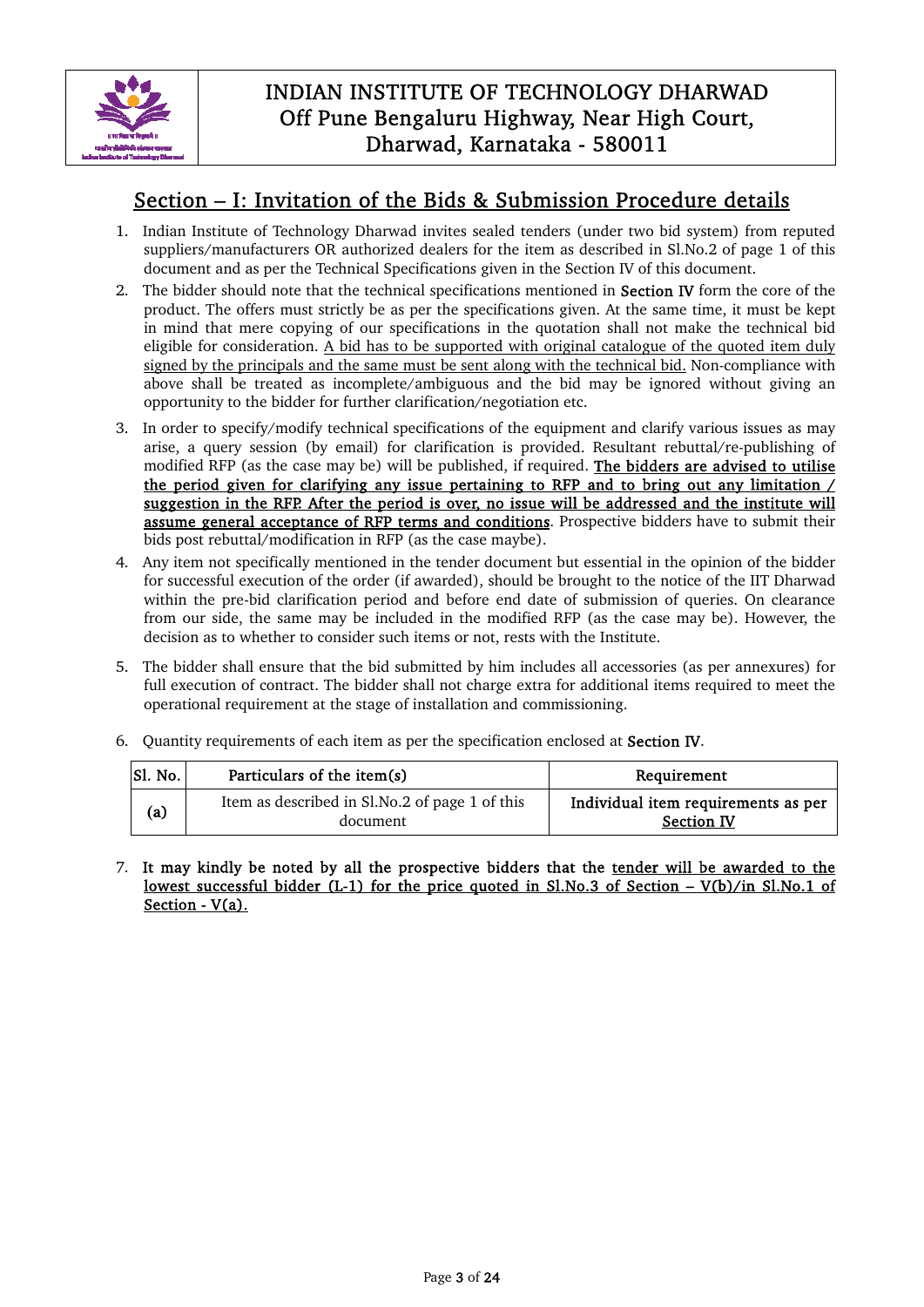

# Procedure for Bid submission

8. Every page, containing the said procedure for submission of bid and other important conditions, are to be signed by the bidder (to be serially numbered & bounded) and to be submitted along with their Technical bids towards their acknowledgement that they have gone through all the contents in these pages and in the Annexure as well and they are agreeing to comply to all of the conditions mentioned there. Non adherence to this may lead to the disqualification of the bid without further notice.

9. Two bid system: The offers/bids are to be submitted under a two bid system, namely (i) Technical Bid and (ii) Commercial Bid. The Technical Bid must contain all the details as specified in the Annexures along with the terms and conditions whereas Commercial Bid must indicate the quantity & rate only. There must not be any price element in the technical bid.

10. Sealing & marking of bid: The tender should be submitted in a proper manner with index for easy identification i.e.: -

| <b>Envelope Number</b> | To be super-scribed as           |
|------------------------|----------------------------------|
|                        | Technical Bid documents          |
|                        | Commercial Bid / Price Bid / BOQ |

Envelope – A (duly sealed): Should contain the documents as listed under Technical Bid Qualification. Envelope – B (duly sealed): Should contain the Commercial Bid (strictly as per the format provided).

Both the above envelopes should clearly be marked on top about the type of envelopes (i.e. A or B), details of contents in envelopes and name of agency submitting the bid.

The envelopes (A & B) after sealing must be kept in one bigger envelope and shall be addressed to: The Assistant Registrar (MMD)

IIT Dharwad, Off Pune Bengaluru Highway,

Next to High Court, Dharwad – 580011, Karnataka, KA, INDIA

The bigger envelope must be sealed and must bear the following identification on top: - Tender for 'SUPPLY, INSTALLATION AND DEMONSTRATION OF EQUIPMENT (HIGH PERFORMANCE LIQUID CHROMATOGRAPHY (HPLC) INSTRUMENT)'<br>a) Tender Number:

a) Tender Number:  $\Box$  and  $\Box$  and  $\Box$  and  $\Box$  and  $\Box$  and  $\Box$  and  $\Box$  and  $\Box$  and  $\Box$  and  $\Box$  and  $\Box$  and  $\Box$  and  $\Box$  and  $\Box$  and  $\Box$  and  $\Box$  and  $\Box$  and  $\Box$  and  $\Box$  and  $\Box$  and  $\Box$  and  $\Box$  and  $\Box$  a

b) Name and Address of the Bidder.

If the outer envelope is not sealed and not marked as above, the Institute will assume no responsibility for the misplacement or premature opening of Bid.

11. Submission of tender: The tender can be personally dropped in the tender box (kept near the IIT Dharwad building entrance outside MMD Section under supervision of a security guard) on all working days during working hours (except Saturday, Sunday & Holidays) before the date and time as specified in the Tender Notice and up to 10.00 AM on the last date of submission of tender. The tender can also be sent by registered post to The Assistant Registrar (MMD), Indian Institute of Technology Dharwad, Off Pune Bengaluru Highway, Next to High court, Dharwad – 580011, Karnataka, INDIA. Tender shall not be received after expiry of the time as specified in the tender notice. Late bids will not be accepted. However, in case the due date of tender submissions happens to be a holiday or office is closed due to any reason, then the tender submission date will automatically extend to the next working day (end submission time remains same). Those prospective vendors who are facing issues related to courier/postal services in their areas due to the lockdown scenario, are hereby intimated to send their bids via email to armm@iitdh.ac.in. Two Password Protected files (.pdf) (One Technical Bid & One Price Bid) can be submitted over e-mail. The corresponding passwords may be shared half an hour before the scheduled opening of respective bids. There is no chance for submission of revised bids for bids submitted once over email.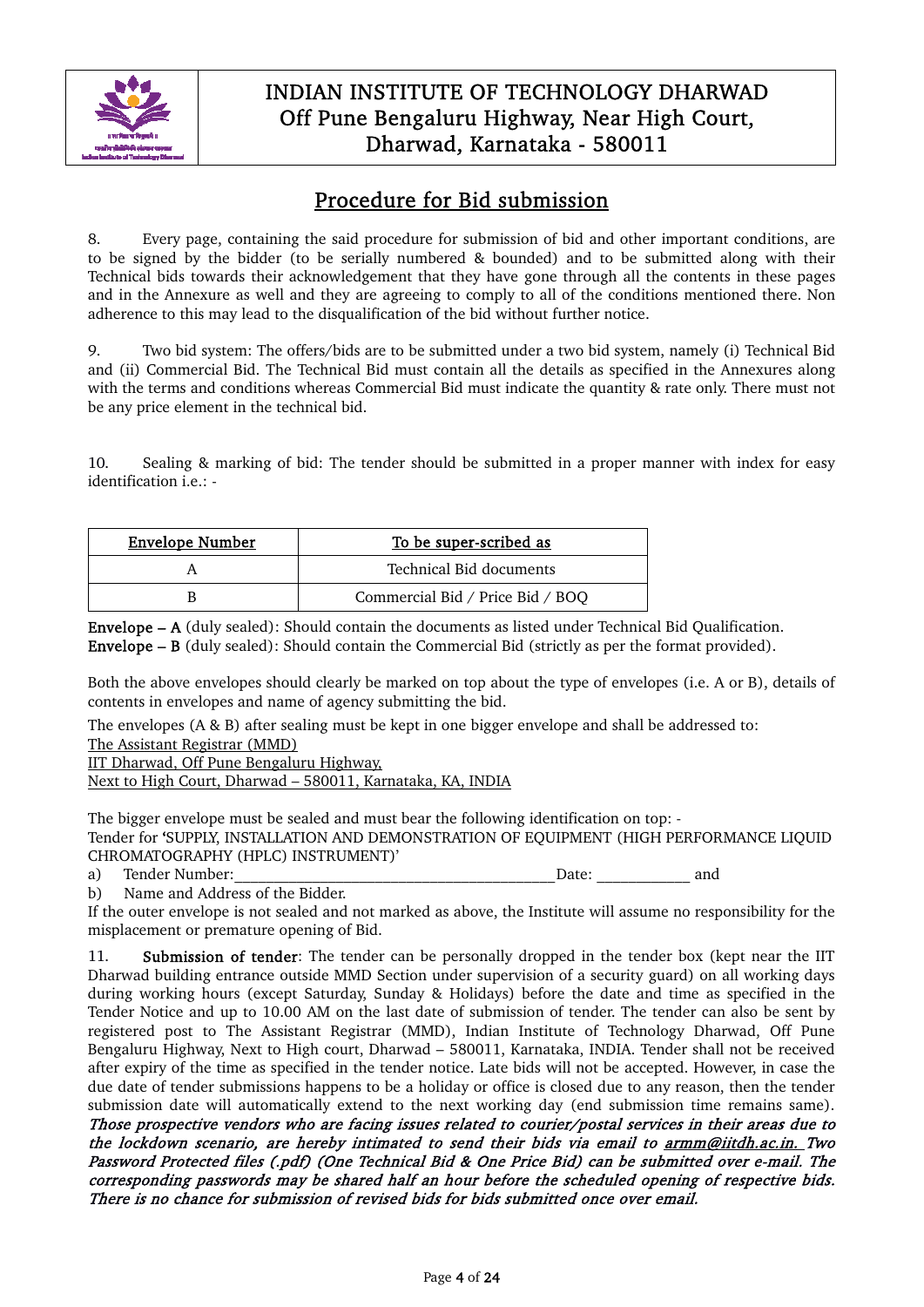

#### **TECHNICAL BID DOCUMENTS & ELIGIBILITY CRITERIA:**

Only those bidders fulfilling the following Eligibility Criteria (supported by documents) are expected to participate in the Tender (all criteria to be mandatorily fulfilled for technical qualification): -

| S. No. | <b>Eligibility Criteria</b>                                                                                                                                                                                                   | Document required                                                                                                                                                                                                                                                                                                                                                                                                 |
|--------|-------------------------------------------------------------------------------------------------------------------------------------------------------------------------------------------------------------------------------|-------------------------------------------------------------------------------------------------------------------------------------------------------------------------------------------------------------------------------------------------------------------------------------------------------------------------------------------------------------------------------------------------------------------|
| a      | Duly signed & stamped copy of the entire tender<br>document.                                                                                                                                                                  | The entire tender document to be duly signed &<br>stamped by the bidder on each page.                                                                                                                                                                                                                                                                                                                             |
| B      | PAN Card and GST certificate                                                                                                                                                                                                  | Copy of PAN Card and GST certificate to be provided.                                                                                                                                                                                                                                                                                                                                                              |
| C      | (ITRs)<br>for last three<br>Income tax returns<br>consecutive financial years                                                                                                                                                 | Copy of Income tax returns for last three consecutive<br>financial years (period from 2018-19, 2019-20 and<br>2020-21)                                                                                                                                                                                                                                                                                            |
| d      | Proof of establishment of company/business for a<br>period of more than 3 years.                                                                                                                                              | The Bidder must be OEM/an authorised partner in the<br>business of the supply and installation of the subject<br>equipment as described in Sl.No.2 of page 1 of this<br>document for a period not less than 3 years (i.e. must<br>be in this business from 2018 or earlier). If the Bidder<br>is an authorised partner then a Manufacturer's<br>Authorization Form (MAF) must be submitted along<br>with the bid. |
| E      | Previous experience & copy of performance<br>certificates along with Purchase Orders                                                                                                                                          | Copy of at-least one purchase order (successful<br>execution of the subject equipment as described in<br>Sl.No.2 of page 1 of this document) of IITs/IIM's/NITs/<br>IISc/ IISERs/ Central Universities/Laboratories or<br>other Institutes of national importance.                                                                                                                                                |
| F      | Deceleration that the bidder / Manufacturer has<br>not been blacklisted or debarred anywhere in India<br>or abroad by any organization.                                                                                       | An Undertaking on the letter head of the Company to<br>the effect that the bidder/ Manufacturer had not been<br>blacklisted or debarred anywhere in India or abroad by<br>any organization.                                                                                                                                                                                                                       |
| G      | Duly filled and completed Section-IV<br>Compliance for commercial terms of tender<br>Compliance for technical specifications of the<br>$\bullet$<br>equipment to be supplied<br>Bidders information & Reasonability of prices | The following information on the letter head of the<br>company / bidder:<br>Compliance for commercial terms of tender<br>Compliance for technical specifications of the<br>equipment to be supplied<br>Bidders information & Reasonability of prices                                                                                                                                                              |

- 12. The tenderer must submit all documents required for evaluation of technical bid and sought in the RFP as forming part of technical evaluation with signature and seal of the competent authority of the firm. In the event of non-receipt of any of the documents forming part of Technical Bid, tenderer may be disqualified from the process. No paper relating to the technical bid will be received during the Technical Bid evaluation or afterwards except for cases recommended & decided by the Procurement Committee. Further, any separate correspondence in the matter shall also not be entertained.
- 13. During evaluation of the Technical Bid, the Procurement Committee will scrutinize the documents mentioned above and may forward any or all the documents to the concerned authorities for verification and authentication. In case of any document(s) as submitted by the tenderer is found/reported to be fake, the tenderer will be out of the tendering process and suitable legal action may be initiated against the tenderer.
- 14. Besides, scrutinizing the documents submitted with the Technical Bid, the tenderer may be interviewed by the Committee to assess the eligibility, capability, and suitability of the tenderer. As such, the presence of the tenderer or any authorized representative of the tenderer in the Technical Bid meeting & commercial bid opening or as and when desired by authorities of IIT Dharwad is preferable.
- 15. The above mentioned basic eligibility conditions and additional clauses are broad guidelines for prequalification and the Director, IIT Dharwad hereby reserves the right to relax/ alter/ modify/ add any or all the conditions.

#### 16. Delivery terms (only DDP mode of shipment acceptable):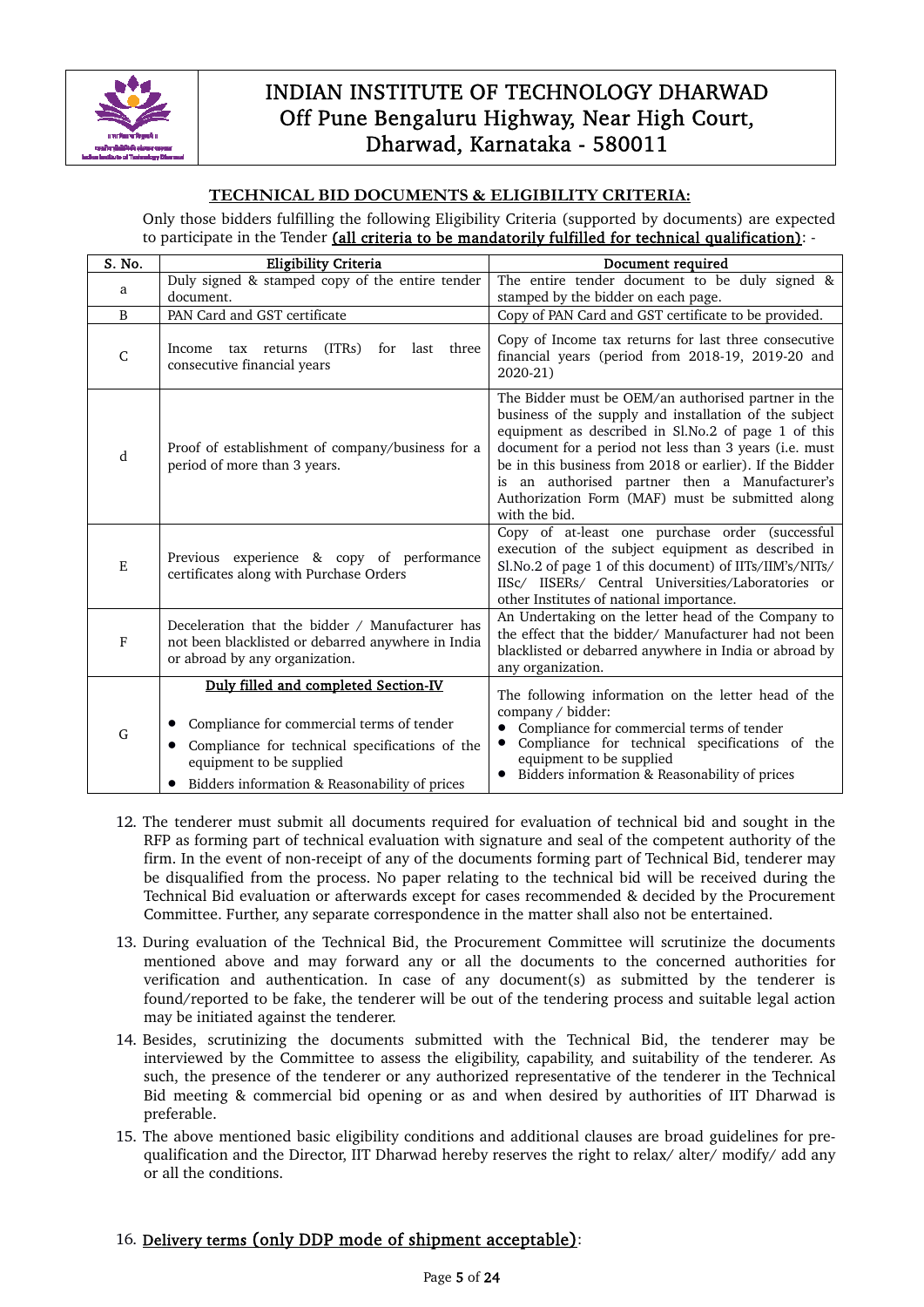

In case of import supplies, the bidder is requested to specify the same in Section-IV of this document. In order to obtain the necessary documents for import clearance & customs etc., the bidder must quote in Foreign currency only and the incoterm acceptable shall only be DDP (Delivered Duty Paid), IIT Dharwad. The supplier should arrange for entire process from origin of equipment to the Stores at IIT Dharwad (including charges for export packing, Marking & labeling, export clearance, freight forwarder documentation fees, Inland freight to main carrier, origin terminal charges, loading charges, ocean/air freight, export forwarding, insurance of goods, unloading charges, destination terminal charges, custom duty, custom clearance fee, transport to buyer destination, unloading at buyer destination, installation, commissioning, demonstration and training; within the quoted price). However, the necessary documents required during this complete process & their formats must be attached with the technical bid.

In case of indigenous supplies too, the bidder is requested to specify it clearly in Section-IV of this document. In order to obtain the concessional GST certificate, the bidder must quote in INR only and the delivery term acceptable shall only be door delivery at IIT Dharwad. The supplier should arrange for entire process from origin of equipment to the Stores at IIT Dharwad (including charges for safe packing, Marking & labeling, loading charges, road/air freight, insurance of goods, unloading charges, transport & unloading at buyer destination, installation, commissioning, demonstration and training; within the quoted price).

CDEC/DSIR or any other import related document will not be issued in case of indigenous supplies (or for bids quoted in INR).

#### 17. Freight & Insurance:

No freight and insurance charges will be provided and the materials are to be delivered at IIT Dharwad WALMI Campus, IIT Dharwad at the cost and risk of the supplier/Bidder within quoted price as per the delivery terms mentioned in the above paragraphs.

#### 18. Warranty declaration:

- a. The Bidder/supplier must give a comprehensive on-site support and maintenance for a period of 3 years as specified in the specifications respect of the subject item (mentioned in Section-IV) from the date of commissioning and acceptance of the items.
- b. Any deviation in the equipment and the specification from the accepted terms and conditions may lead to rejection and non-acceptance of stores. In such case, the bidder/manufacturer is required to supply all the items in the specified form to the satisfaction/ specifications mentioned in the order and demonstrate at their own cost. The payments shall be made only after receiving the materials as per required specification and quality to the satisfaction of the competent authority of IIT Dharwad.

#### 19. Installation & Demonstration**:**

- a. The supplier is required to carry out the supply, installation, commissioning & demonstration of the subject item at the IIT Dharwad installation site within the delivery period; otherwise the penalty clause will be the same as per the supply of material (refer to the liquidated damages below).
- b. In case of any mishandling/damage to items and supplies during carriage from the origin of items to the installation site, the supplier has to replace it with new items/supplies immediately at his own risk of cost. Supplier will settle his claim with the insurance company as per his convenience. IIT Dharwad will not be liable for any type of losses in any form.

#### 20. Liquidated Damages**:**

The equipment should be delivered/dispatched to destination and ready for use not later than the delivery period specified. If the supplier/Bidder fails to deliver any or all the stores or perform the service by the specified date, liquidated damages  $\omega$ 0.5% per week or part thereof in respect of the value of the delayed stores will be deducted from the bill subject to a maximum of 10% value. Same terms are applicable for installation, training and demonstration clause mentioned above.

#### 21. Dispute and Jurisdiction:

Any legal disputes arising out of any breach of contract pertaining to the whole process of this tender shall be settled in the court of competent jurisdiction in the district of Dharwad, Karnataka.

#### 22. Acknowledgement by the Bidder: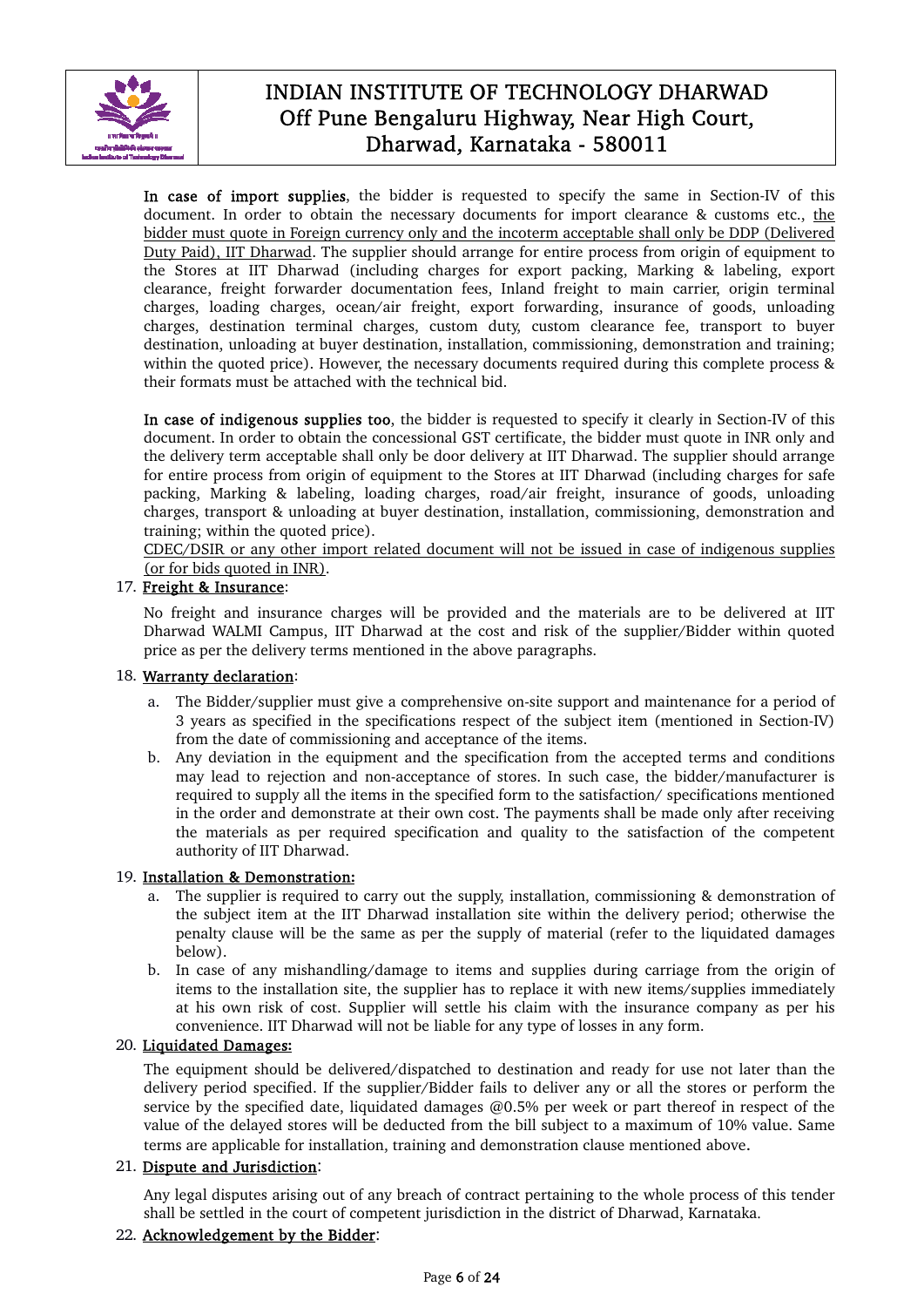

It is hereby acknowledged that we have gone through all the schedules as well as the conditions mentioned above and we agree to abide by these.

Date & Place: Signature of the Bidder along with official seal.

CANVASSING OR OFFERING AN ADVANTAGE OR ANY OTHER INDUCEMENT BY ANY PERSON WITH A VIEW TO INFLUENCING ACCEPTANCE OF A BID WILL BE AN OFFENSE UNDER LAWS OF INDIA. SUCH ACTION WILL RESULT IN THE REJECTION OF BID, IN ADDITION TO OTHER PUNITIVE MEASURES.

Sd/-

Assistant Registrar (MMD), IIT Dharwad (For and on behalf of Director, IIT Dharwad)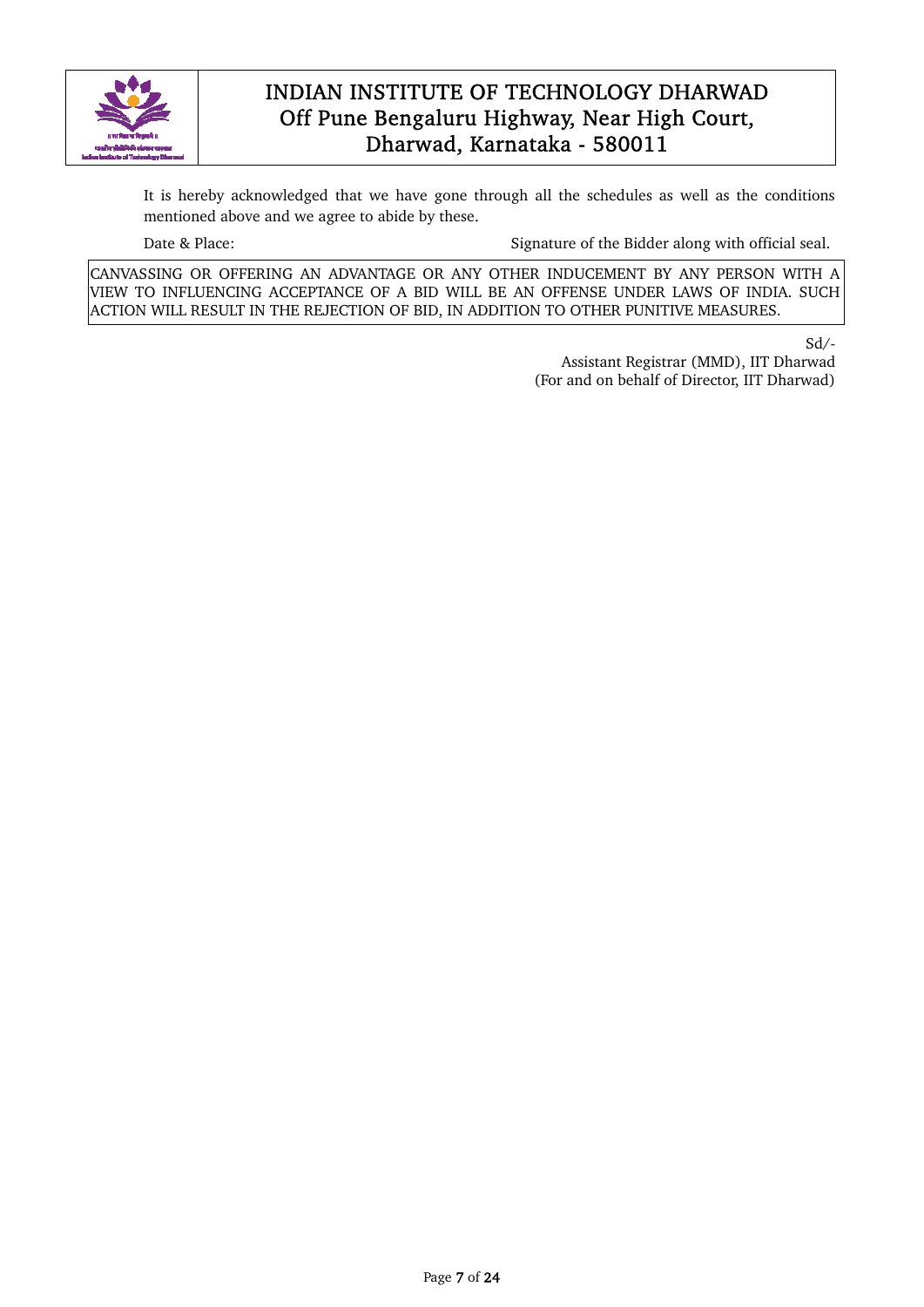

# Section II: Instructions to Bidders

- 1. Any bidder from a country which shares a land border with India will be eligible to bid in this tender only if the bidder is registered with the Competent Authority in compliance with Dept. of Expenditure Ministry of Finance OM No. F.No.6/18/2019-PPD dt. 23/07/2020 as amended from time to time.
- 2. Bidders should comply with Public Procurement (Preference to Make in India) order 2017 issued vide DPIIT Order No. 45021/2/2017-B.E-II dated 15/06/2017 as amended from time to time.

#### 3. Cost of Bidding:

The Bidder shall bear all costs associated with the preparation and submission of its Bid and the Purchaser shall not be held responsible or liable for those costs incurred regardless of the conduct or outcome of the bidding process.

#### 4. Amendments to Tender Document:

- a) At any time prior to the deadline for submission of bids, IIT Dharwad may, for any reason, whether on its own initiative or in response to the clarification sought by a prospective BIDDER may modify the bid document by issuing necessary corrigendum.
- b) All prospective BIDDERs who have downloaded the tender document are requested to visit IIT Dharwad website for any amendments / modifications and make a note of the same, which will be binding on them.

#### 5. Bid Opening Process:

- a) In case of one bid system, technical & financial bid will be opened simultaneously in the presence of representatives of the bidders at IIT Dharwad.
- b) In case of two bid system, The Technical Bid will be opened in the first instance in the presence of Technical Evaluation Committee (TEC)/MMD & representatives of the bidders at IIT Dharwad.
- c) Financial bids of only those bidders, whose bids are found technically qualified, by the Technical Evaluation Committee, will be opened in the presence of the Technical Evaluation Committee (TEC)/MMD & bidders 'representatives subsequently at a later date for further evaluation. Date and Time of financial bid opening shall be intimated to technically qualified bidders only.
- d) One authorized representative of each of the bidder would be permitted to be present at the time of opening of the bids.
- e) The authorized representative of bidders, present at the time of opening of the bids shall be required to sign an attendance register as a proof of having attended the Technical/Commercial bid opening session.

#### 6. Supplementary offer /Modification of Original Bid:

BIDDER desirous to modify their offer/terms may submit their revised / supplementary offer (s) strictly within the Tender Opening Date (TOD) by clearly stating to the extent of updation done to the original offer. The purchaser reserves the right to open the original offer along with the revised offer.

#### 7. Confidentiality:

- a) Information relating to the evaluation of bids, and recommendation of Contract award, shall not be disclosed to Bidders or any other persons not officially concerned with such process until information on Contract award is communicated to all Bidders. On completion of Technical Evaluation by the Committee, Vendors whose offer do not meet with the users Technical Specification will be restricted to participate in commercial bid opening process. Information regarding the criteria for disqualification of the tender would be communicated to the bidder in writing (preferably through email provided in the bid).
- b) Any attempt by a Bidder to influence the Purchaser in the evaluation of the Bids or Contract award decisions may result in the rejection of its Bid.
- c) Notwithstanding, from the time of Bid opening to the time of Contract award, if any Bidder wishes to contact the Purchaser on any matter related to the bidding process, it must be done either through e-mail or in writing.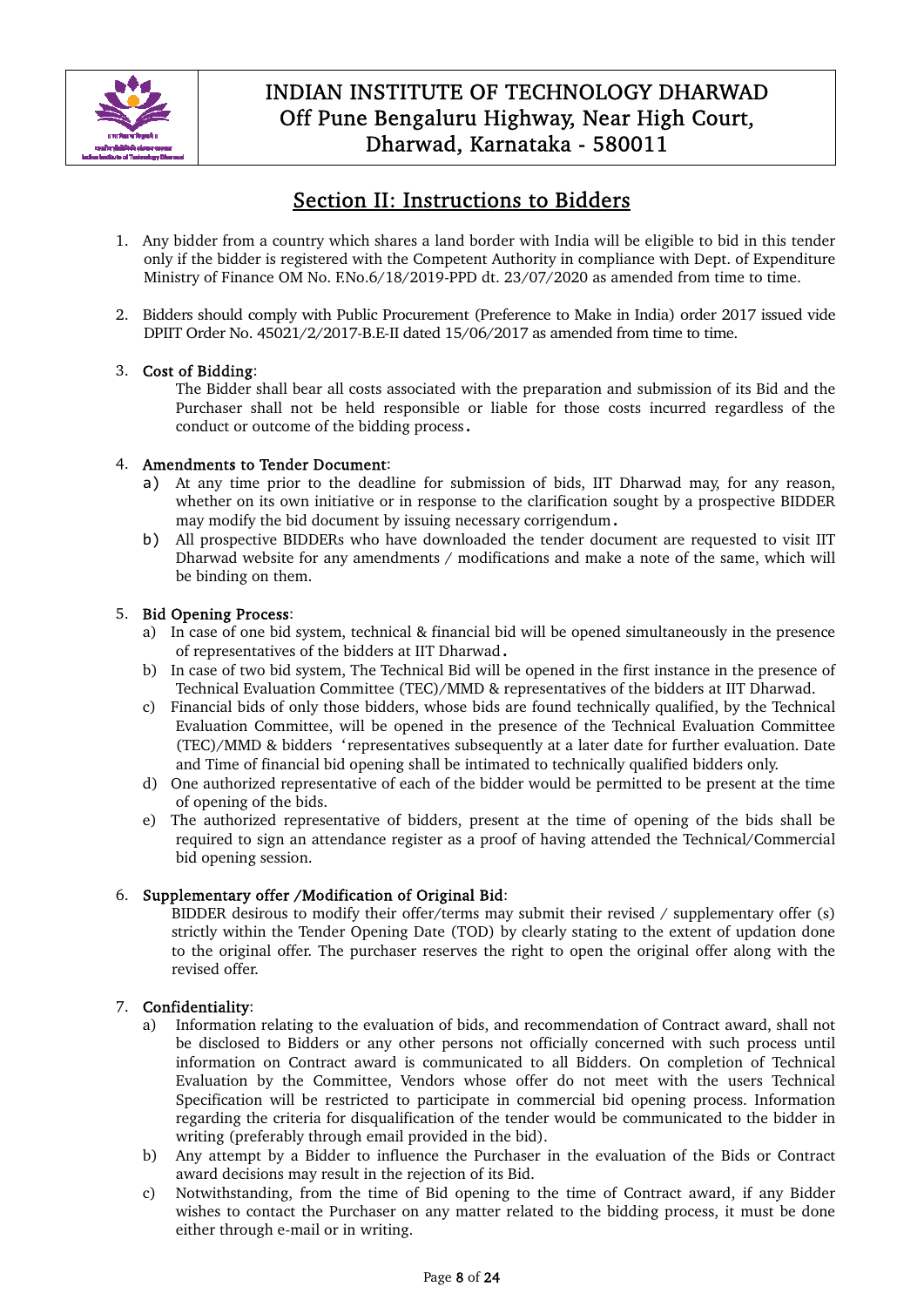

#### 8. Deviation, Reservations and Omissions:

During the evaluation of Bids, the following definitions apply:

- a) "Deviation" is a departure from the requirement specified in the Tender Documents;
- b) "Reservation" is the setting of limiting conditions or withholding from complete acceptance of the requirements specified in the Tender Documents; and
- c) "Omission" is the failure to submit part or all of the information or documentation required in the Tender Documents.

#### 9. Correction of Arithmetical Errors:

a) Provided that the Bid is substantially responsive, the Purchaser shall correct arithmetical errors on the following basis:

i. if there is a discrepancy between the unit price and the line item total that is obtained by multiplying the unit price by the quantity, the unit price shall prevail and the line item total shall be corrected, unless in the opinion of the Purchaser there is an obvious misplacement of the decimal point in the unit price, in which case the line item total as quoted shall govern and the unit price shall be corrected;

- ii. if there is an error in a total corresponding to the addition or subtraction of subtotals, the subtotals shall prevail and the total shall be corrected; and
- iii. if there is a discrepancy between words and figures, the amount in words shall prevail, unless the amount expressed in words is related to an arithmetic error, in which case the amount in figures shall prevail subject to (a) and (b) above.
- b) Bidders shall be requested to accept correction of arithmetical errors. Failure to accept the correction in accordance with the same, shall result in the rejection of the Bid.

#### 10. Evaluation of Bid:

- a) Technical bids will be evaluated for suitability as per documentary validation, eligibility criteria and technical specifications laid out in this tender document. The bids found suitable will be recommended by the Procurement committee and after approval of competent authority shall be deemed as technically suitable offers. The technically qualified bidders will be informed accordingly and commercial bids of such offers will be evaluated on a suitable designated time and date. Unopened commercial bids of the other bidders, who are not found technically suitable will be returned.
- b) IIT Dharwad will evaluate technical and commercial acceptable offers on landed Net Price basis.
- c) In case any BIDDER is silent on any clauses mentioned in this tender documents, IIT Dharwad shall construe that the BIDDER had accepted the clauses as per the invitation to tender no further claim will be entertained.
- d) No revision in the terms and conditions quoted in the offer will be entertained after the last date and time fixed for receipt of tenders.
- 11. (a) Price Bid (For Import Supplies to be quoted in Foreign Currency only):
	- i. Quoting of Price $(s)$ : It is mandatory to quote prices in foreign currency and DDP basis only.
	- ii. PRICE BID must be submitted in enclosed Price Bid Format only (designed for imports only).
	- iii. If the price is not quoted in Price Bid Format provided in the tender document then, IIT Dharwad will reject the bid. The bidders are required to attach their blank price bid format in technical bid documents for this purpose (without indicating the price quoted).
	- iv. If the bidder wishes to give pricing details, it may be attached in separate sheet. It is requested not to quote optional or multiple items, otherwise your quote may be rejected.
	- v. The bidders are requested to quote only one option satisfying the tender terms & not multiple options.
	- vi. Quantity: The quantity mentioned in the tender can be increased or decreased to any extent depending upon the actual requirement.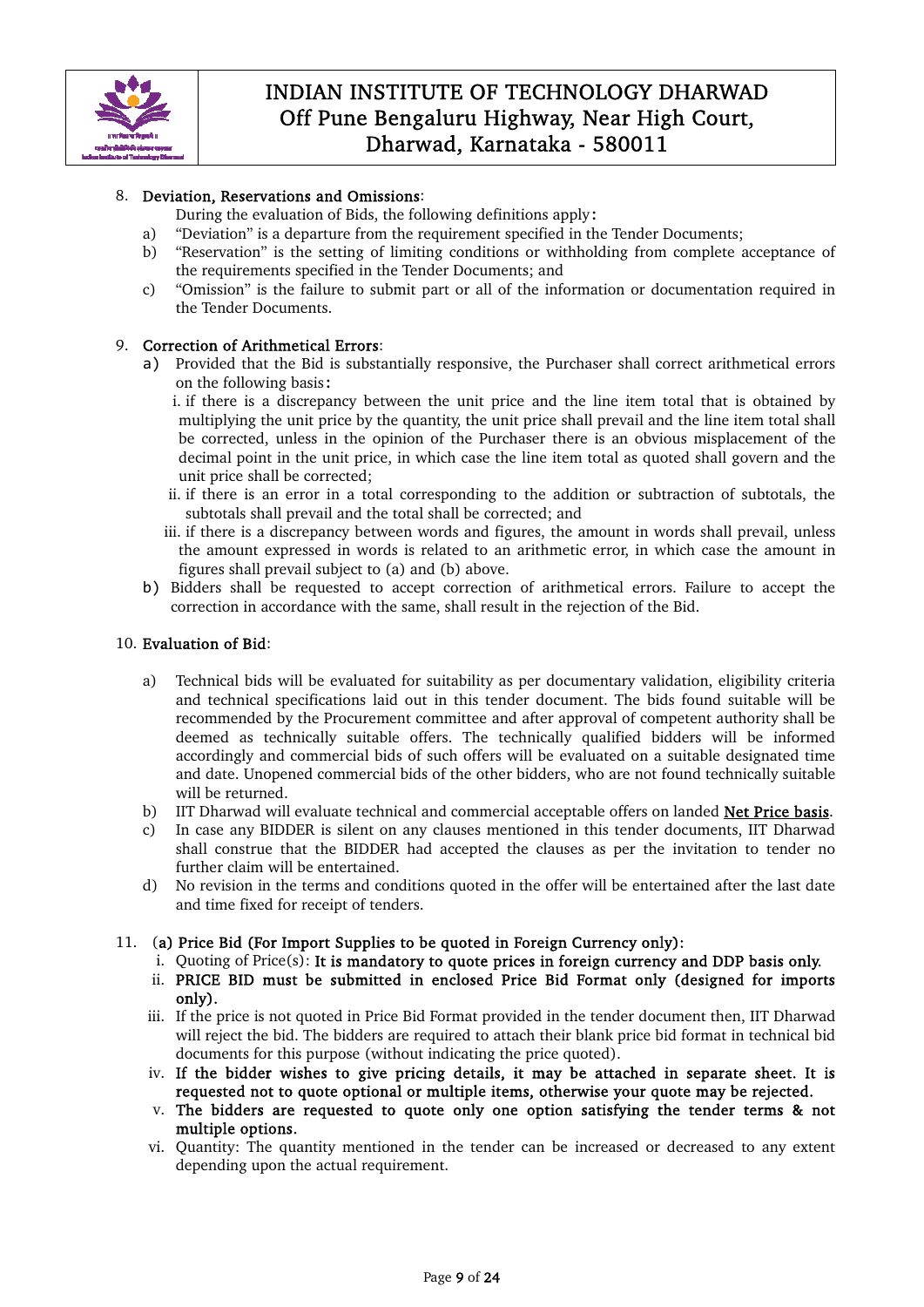

- (b) Price Bid (For Indigenous Supplies to be quoted in INR only):
- i. Quoting of Price (s): Price quoted should be in Indian Rupees only and free delivery at IIT Dharwad Campus site.
- ii. PRICE BID must be submitted in enclosed Price Bid Format only (designed for indigenous/local supplies only).
- iii. Prices should include all the taxes including concessional GST @5% and all other duties/levies.
- iv. If the price is not quoted in Price Bid Format provided in the tender document then, IIT Dharwad will reject the bid. The bidders are required to attach their blank price bid format in technical bid documents for this purpose (without indicating the price quoted).
- v. If the bidder wishes to give pricing details, it may be attached in separate sheet. It is requested not to quote optional or multiple items, otherwise your quote may be rejected. The bidders are requested to quote only one option satisfying the tender terms & not multiple options.

#### 12. Corrupt & Fraudulent Practices:

IIT Dharwad requires that bidders, suppliers, contractors and consultants, if any, observe the highest standard of ethics during the procurement and execution of such contracts. In pursuit of this policy, the terms set forth below are defined as follows:

- a) "Corrupt practice "means the offering, giving, receiving, or soliciting, directly or indirectly, of anything of in kind/value to influence the action of a public official in the procurement process or in contract execution;
- b) "Fraudulent practice" means a misrepresentation or omission of facts in order to influence a procurement process or the execution of a contract;
- c) "Collusive practice" means a scheme or arrangement between two or more bidders, designed to establish bid prices at artificial, non- competitive levels; and
- d) "Coercive practice" means harming or threatening to harm, directly or indirectly, persons or their property to influence their participation in the procurement process or affect the execution of a contract;

IIT Dharwad will reject a proposal for award if it determines that the Bidder recommended for award has, directly or through an agent, engaged in corrupt, fraudulent, collusive or coercive practices in competing for the Contract in question.

#### 13. Cancellation of Tender:

- a) Notwithstanding anything specified in this tender document, Purchaser/IIT Dharwad in his sole discretion, unconditionally and without assigning any reasons, reserves the rights:
	- i. To accept or reject lowest tender or any other tender or all the tenders.
	- ii. To accept any tender in full or in part.
	- iii. To reject the tender, offer not confirming to the tender terms.
	- iv. To cancel the tender at any stage during the evaluation & before award of work
- b) Offer which deviates from the vital conditions (as illustrated below) of the tender shall be rejected:
	- i. Non-submission of complete offers as mentioned in the tender document,
	- ii. Receipt of offers after due date and time and or by email / fax (unless specified otherwise).
	- iii. Receipt of offers in open condition.
	- iv. Conditional Tenders and Unsigned Tenders will also be rejected.

#### 14. Delivery:

The successful BIDDER should deliver the material as per tender document/purchase order. The successful bidder should also emboss stickers of purchase order number on the material to be delivered at IIT Dharwad.

> Sd/- Assistant Registrar (MMD), IIT Dharwad (For and on behalf of Director, IIT Dharwad)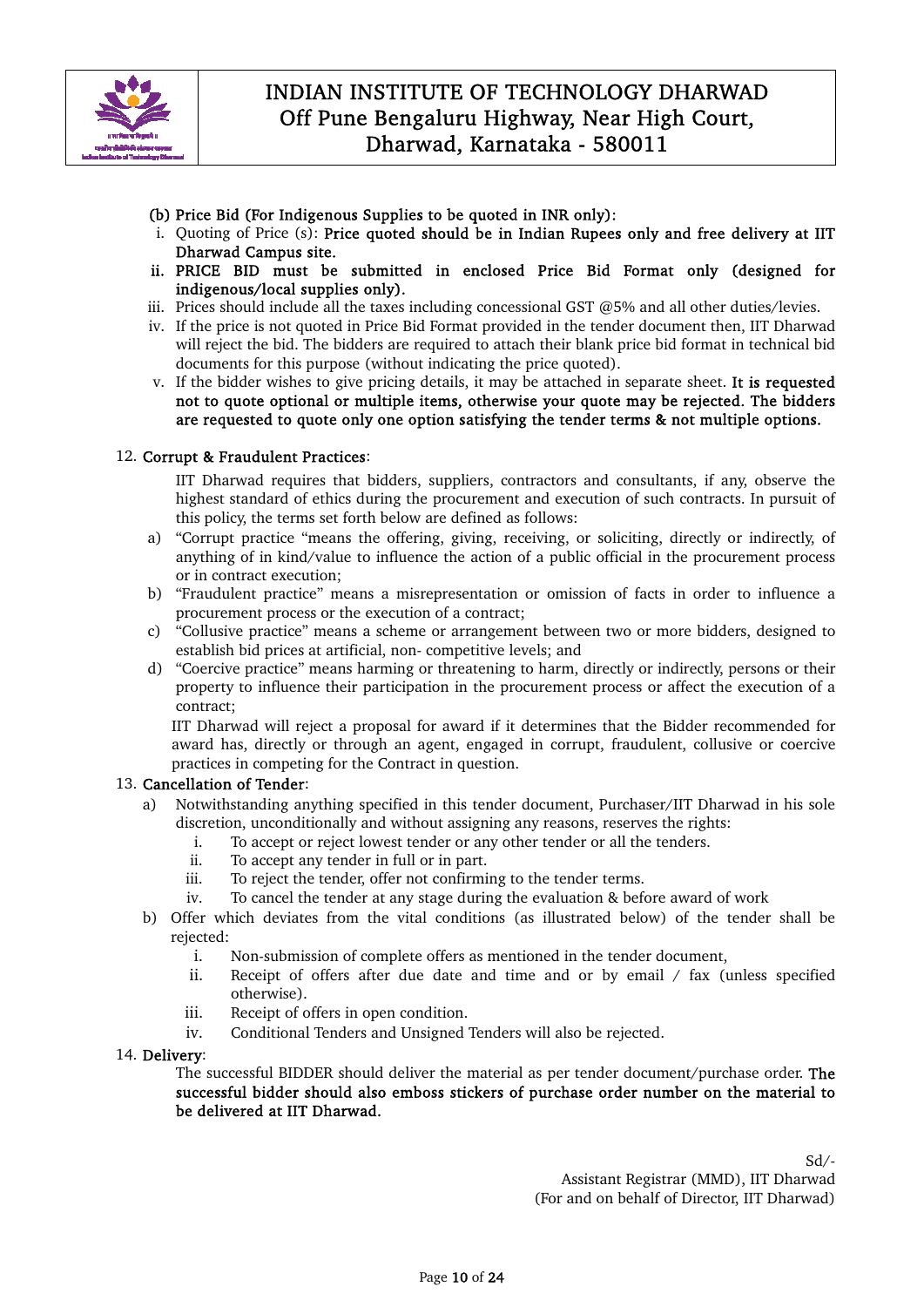

# Section III: Conditions of Contract

- 1. Award of Contract:
	- a) IIT Dharwad shall award the contract to the technically qualified eligible BIDDER whose bid has been determined as the lowest evaluated commercial bid under this tender subject.
	- b) If more than one BIDDER happens to quote the same lowest price, IIT Dharwad reserves the right to award the contract to more than one BIDDER or any BIDDER.
- 2. Prices & Taxes applicable (Customs Duty / IGST / SGST / CGST):
	- a) For Import Supplies (bids in Foreign currency) As per Govt. of India Notification No. 51/96-Customs dt. 23<sup>rd</sup> July 1996; IIT Dharwad is exempted from payment of Custom duty for all research equipment. The applicable rate of tax/duty in case of imports shall be 5.5% only (including Social Welfare Surcharge). We shall provide all the documents under this notification to enable you to clear the goods without payment of Custom duty, whenever required. Please state clearly the kind of certificate required along with the desired format (e.g. Custom Duty Exemption Certificate – CDEC, copy of DSIR certificate, KYC Form, Copy of Importer Exporter Code, copy of GST & PAN registration, any other declaration form etc. from IIT Dharwad). The supplier shall pay and bear all other liabilities, taxes and duties not specifically agreed by the Purchaser in the contract.
	- b) For Indigenous Supplies (bids in INR) As per Govt. of India Notification No. 47/2017- Integrated Tax (Rate) dt. 14<sup>th</sup> November 2017, Notification No. 45/2017-Central Tax (Rate) dt. 14<sup>th</sup> November 2017 and Notification No. 45/2017-Union Territory Tax (Rate) dt. 14<sup>th</sup> November 2017; IIT Dharwad is eligible to avail concessional GST rates. The applicable rate of IGST shall be 5% in case of Inter-state purchase and shall be the same as 5% (CGST @2.5% & SGST @2.5%) in case of purchases within the state. We shall provide the concessional GST certificate under this notification to enable you to deliver the goods as per the rates specified and to raise an invoice subsequently on this rate only. The supplier shall pay and bear all other liabilities, taxes and duties not specifically agreed by the Purchaser in the contract.
- 3. Pre-installation:

Please also mention the pre-installation requirements for the equipment like ambient temperature, humidity, civil work, weather specifications, power specifications, etc. When all items are provided, full performance satisfaction should be demonstrated to IIT Dharwad.

- 4. Installation:
	- a) BIDDER shall be responsible for installation / demonstration wherever applicable and for after sales service during the warranty period and thereafter as mentioned in the contract.
	- b) Installation demonstration to be arranged by the supplier within the quoted price and the same is to be done within 15 days of the arrival of the equipment at site or whenever informed by IIT Dharwad.
- 5. Training and pre-installation checks:
	- a) The BIDDER shall also submit training proposal for the operation and maintenance to the personnel of IIT Dharwad on the offered equipment/machinery.
	- b) Wherever needed, our technical persons should be trained by the supplier at the project site free of cost. In case the person is to be trained at supplier's site abroad or in India, it should be mentioned in the bid clearly. The supplier should bear all the expenses for any such training or for any pre-installation check to be conducted by officials of IIT Dharwad including 'to & fro' fares and lodging & boarding charges.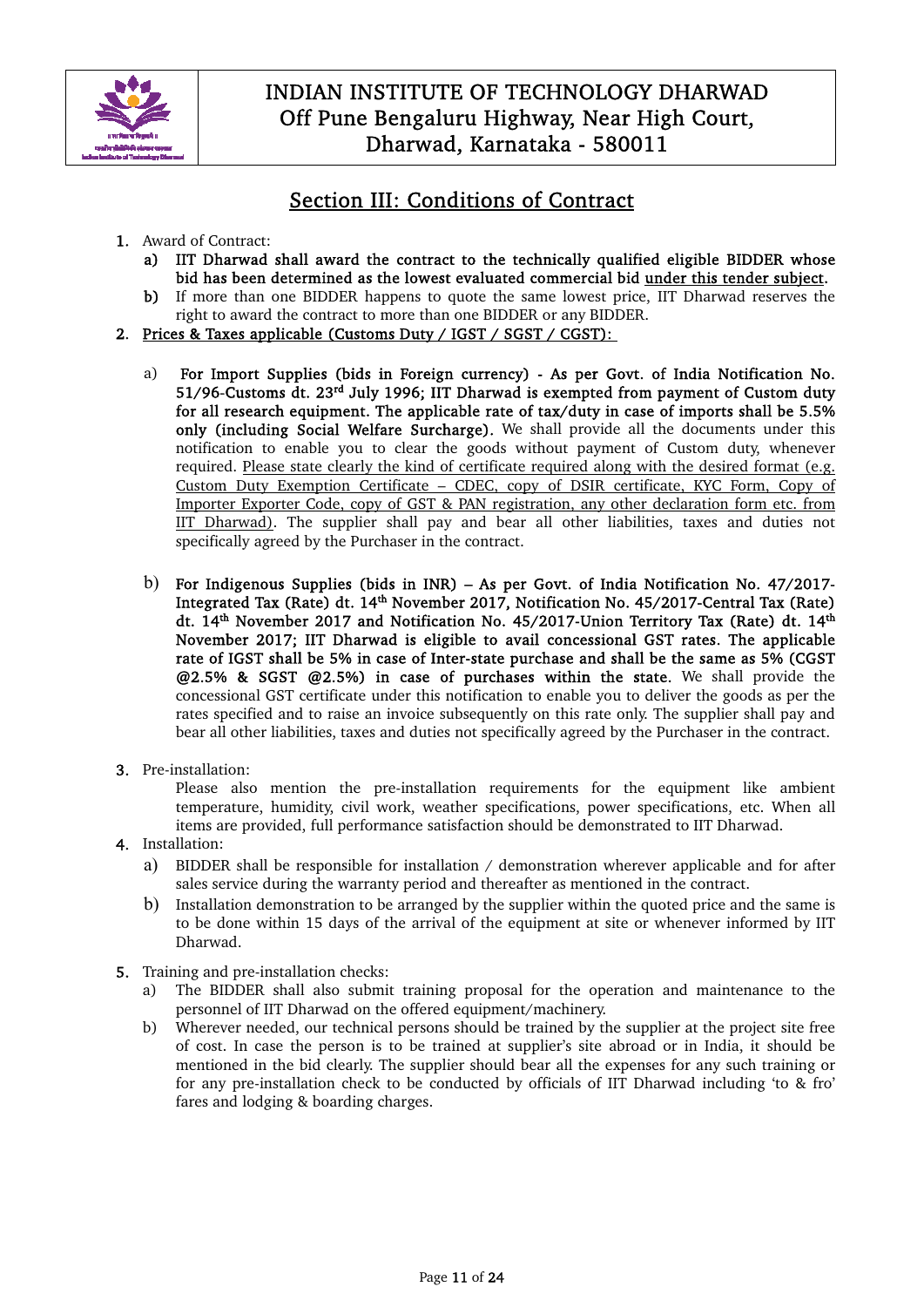

#### 6. a) Terms of Payment (For Import Supplies and quotes in Foreign currency):

- i. 100% Payment by Letter of Credit (90% payment will be released on receipt of documents such as Air Way Bill/ Bill of Lading, Certificate of Origin, Copy of Insurance, Packing List, Invoice copies in original & any other document specified by IIT Dharwad as per LC terms without any discrepancies and balance 10% will be paid after satisfactory delivery, installation, commissioning, demonstration, training & testing). The Bill of Entry is required to be filed in the name of IIT Dharwad. IIT Dharwad does not pay any advance payment to party. Any request of Advance payment will be rejected summarily.
- ii. A draft Letter of Credit (LoC/LC) will be shared with the successful bidder upon acceptance of Purchase order and submission of Proforma Invoice & Bank Guarantee (of 10% value of Purchase Order).
- iii. Any request for change in payment terms and conditions will not be accepted. In case, if it is necessary to change payment terms and conditions then IIT Dharwad will not pay any additional charges. If the above payment terms conditions are not acceptable then tender may be rejected

#### b) Terms of Payment: (For Indigenous Supplies and quotes in INR):

- i. Payment within 30 days from the date of delivery, installation, commissioning, demonstration, training, testing and receipt of Acceptance Certificate of concerned Department / Section / Materials Management Division, IIT Dharwad.
- ii. Payment shall be made by electronic fund transfer or such other mode offered by the Bank.
- iii. IIT Dharwad does not pay advance payment to party. Any request of Advance payment will be summarily rejected.
- 7. Transfer and Subletting:

The seller shall not sublet, transfer, assign or otherwise part with the acceptance to the tender or any part thereof, either directly or indirectly, without the prior written permission of the Purchaser.

8. Force Majeure:

Force Majeure will be accepted on adequate proof thereof.

9. Specification and Samples:

The suppliers shall supply the stores in accordance with the specifications/ descriptions of stores given in the acceptance of tender. The Purchaser reserves the rights to alter the description of stores including drawings given in the acceptance of tender. In the event any such alteration result in any implication to the deliver and price, such implication shall be mutually agreed between the Purchaser and supplier. In case certified sample has been issued by the Purchaser and the Specifications / Drawings also exist in the acceptance of tender then the certified sample will govern the supply to the extent of material, workmanship and finished product.

10. Supervision of Commissioning:

Successful BIDDER shall depute concerned specialist, for supervision of commissioning of the machine to be carried out. The successful BIDDER shall make necessary arrangement at their own expenses for stay, transport and other expenses of their specialist during their stay in Dharwad which also includes imparting free of cost training to IIT Dharwad personnel.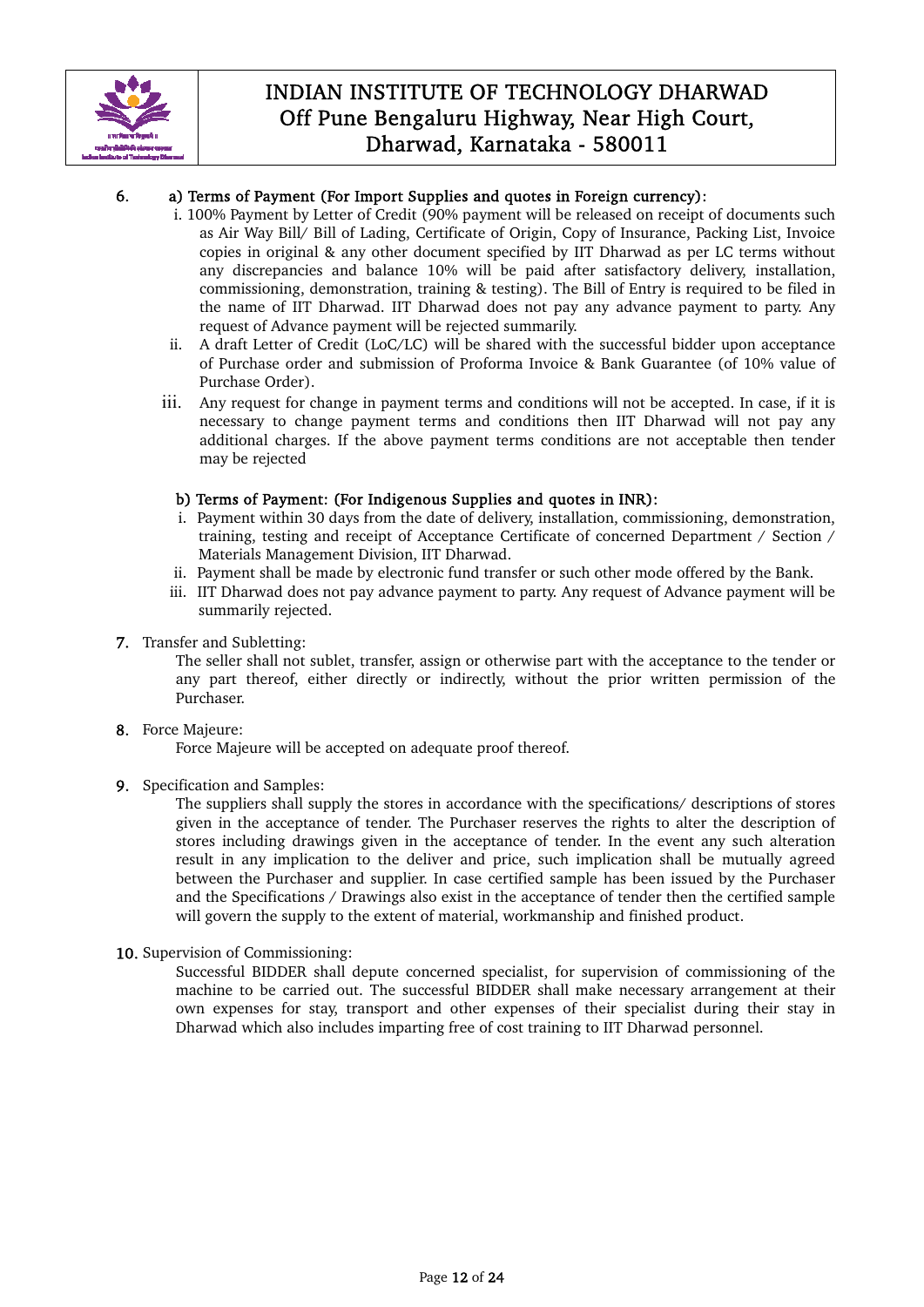

#### 11. Performance Guarantee (GFR 2017 Rule 171):

- i. Performance Guarantee Bond is mandatory.
- ii. Successful tenderer/ bidder should submit performance guarantee on or before 15 days from the date of issue of order acknowledgement. The PBG to be furnished in the form of bank guarantee as per proforma, for an amount covering 3% of the purchase order value.
- iii. The Performance Guarantee should be established in favour of "The Registrar, IIT Dharwad".
- iv. PBG to be established through any of the National Banks/Scheduled bank (whether situated at Dharwad or outstation) with a clause to enforce the same on their local branch or any scheduled bank (other than National bank). Bonds issued by co-operative banks will not be accepted.
- v. Performance Guarantee Bond shall be for the due and faithful performance of the contract and shall remain binding, notwithstanding such variations, alterations for extensions of time as may be made, given, conceded or agreed to between the successful tenderer and the purchaser under the terms & conditions of acceptance to the tender.
- vi. The successful tenderer is entirely responsible for due performance of the contract in letter and spirit and all other documents referred to in the acceptance of tenders.
- vii. The PBG must be valid upto two months after the warranty period. For successful suppliers, if PBG is not submitted within 15 days from the date of Order Acknowledgement, then the Purchase Order may be cancelled.

#### viii. No interest shall be payable by the buyer to the Bidder on PBG.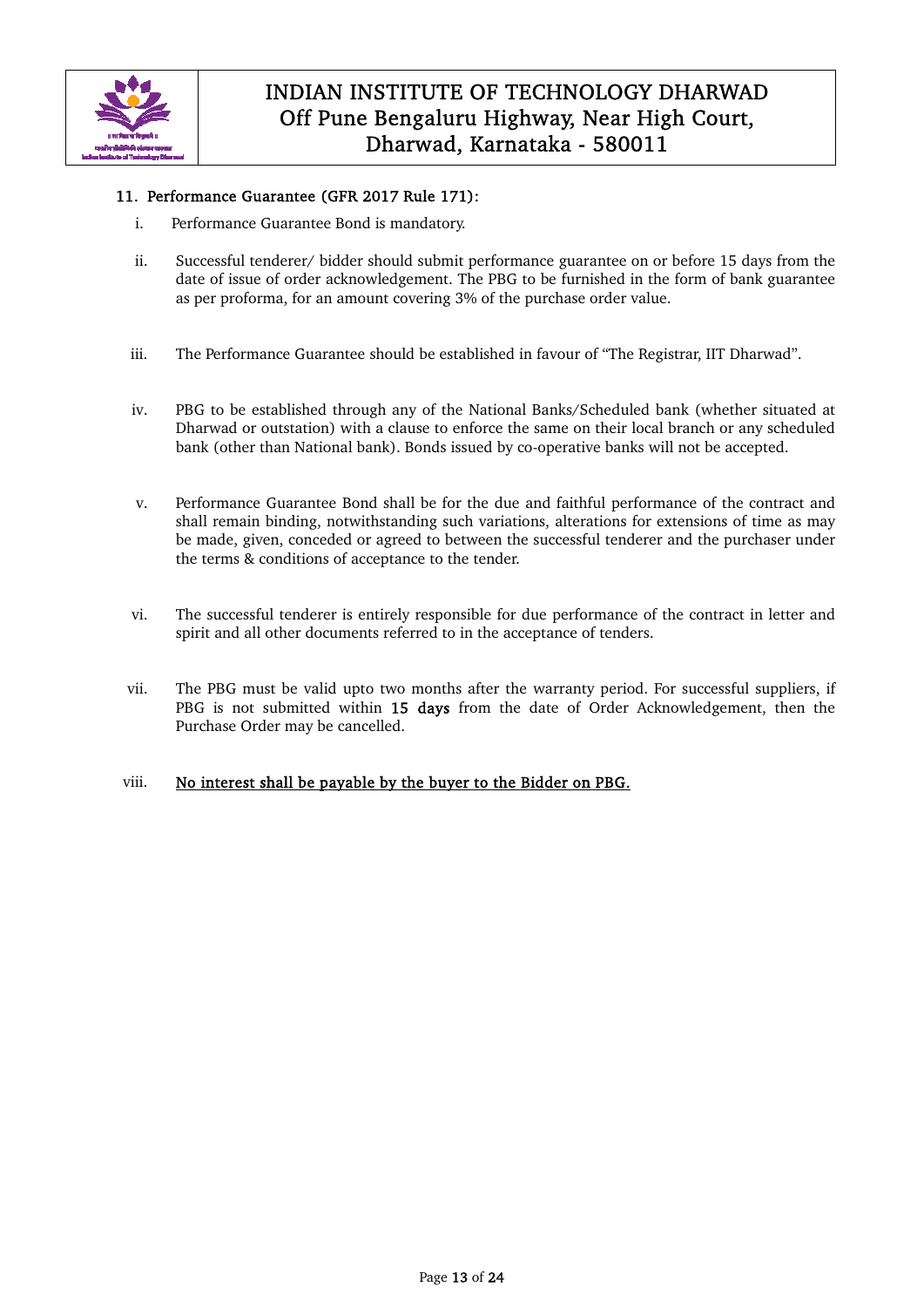

#### FORMAT FOR PERFORMANCE GUARANTEE BOND

(To be typed on Non-judicial stamp paper of the value of One Hundred Indian National Rupees)

{TO BE ESTABLISHED THROUGH ANY OF THE NATIONALIZED BANKS/SCHEDULED BANKS WITH A CLAUSE TO ENFORCE THE SAME ON THEIR LOCAL BRANCH OR ANY SCHEDULED BANK (OTHER THAN NATIONALIZED BANK). BONDS ISSUED BY CO-OPERATIVE BANKS ARE NOT ACCEPTED}

To, The Assistant Registrar (MMD) Indian Institute of Technology Dharwad WALMI Campus, Dharwad – 580011

#### LETTER OF GUARANTEE

 WHEREAS Indian Institute of Technology Dharwad (Buyer) have invited Tenders vide Tender No............................... Dt. ............................. for purchase of ........................................................ AND WHEREAS the said tender document requires that any eligible successful tenderer (seller) wishing to supply the equipment / machinery, etc. in response thereto shall establish an irrevocable Performance Guarantee Bond in favour of "The Registrar, Indian Institute of Technology Dharwad" in the form of Bank Guarantee for Rs. ................................ {@3% (three percent) of the purchase value} and valid till one year or up to OEM warranty period whichever is later from the date of issue of Performance Guarantee Bond is required be submitted within 15 (Fifteen) days from the date of Order Acknowledgment as a successful bidder.

 NOW THIS BANK HEREBY GUARANTEES that in the event of the said tenderer (seller) failing to abide by any of the conditions referred in tender document / purchase order / performance of the equipment / machinery, etc. this Bank shall pay to Indian Institute of Technology Dharwad on demand and without protest or demur Rs ........................ (Rupees......................................).

 This Bank further agrees that the decision of Indian Institute of Technology Dharwad (Buyer) as to whether the said Tenderer (Seller) has committed a breach of any of the conditions referred in tender document / purchase order shall be final and binding.

 We, .................................................. (name of the Bank & branch) hereby further agree that the Guarantee herein contained shall not be affected by any change in the constitution of the Tenderer (Seller) and/ or Indian Institute of Technology Dharwad (Buyer).

#### Notwithstanding anything contained herein:

- vi. Our liability under this Bank Guarantee shall not exceed Rs. .....................…………………….(Indian Rupees ..................................... only).
- vii. This Bank Guarantee shall be valid up to ..........................(date) and
- viii. We are liable to pay the guaranteed amount or any part thereof under this bank guarantee only and only if IIT Dharwad serve upon us a written claim or demand on or before ..........................(date).

This Bank further agrees that the claims if any, against this Bank Guarantee shall be enforceable at our branch office at ........................................ situated at .............................. (Address of local branch).

Yours sincerely,

Address:

Date: Signature and seal of the guarantor: Name of Bank:

Instruction to Bank: Bank should note that on expiry of Bond Period, the Original Bond will not be returned to the Bank. Bank is requested to take appropriate necessary action on or after expiry of bond period.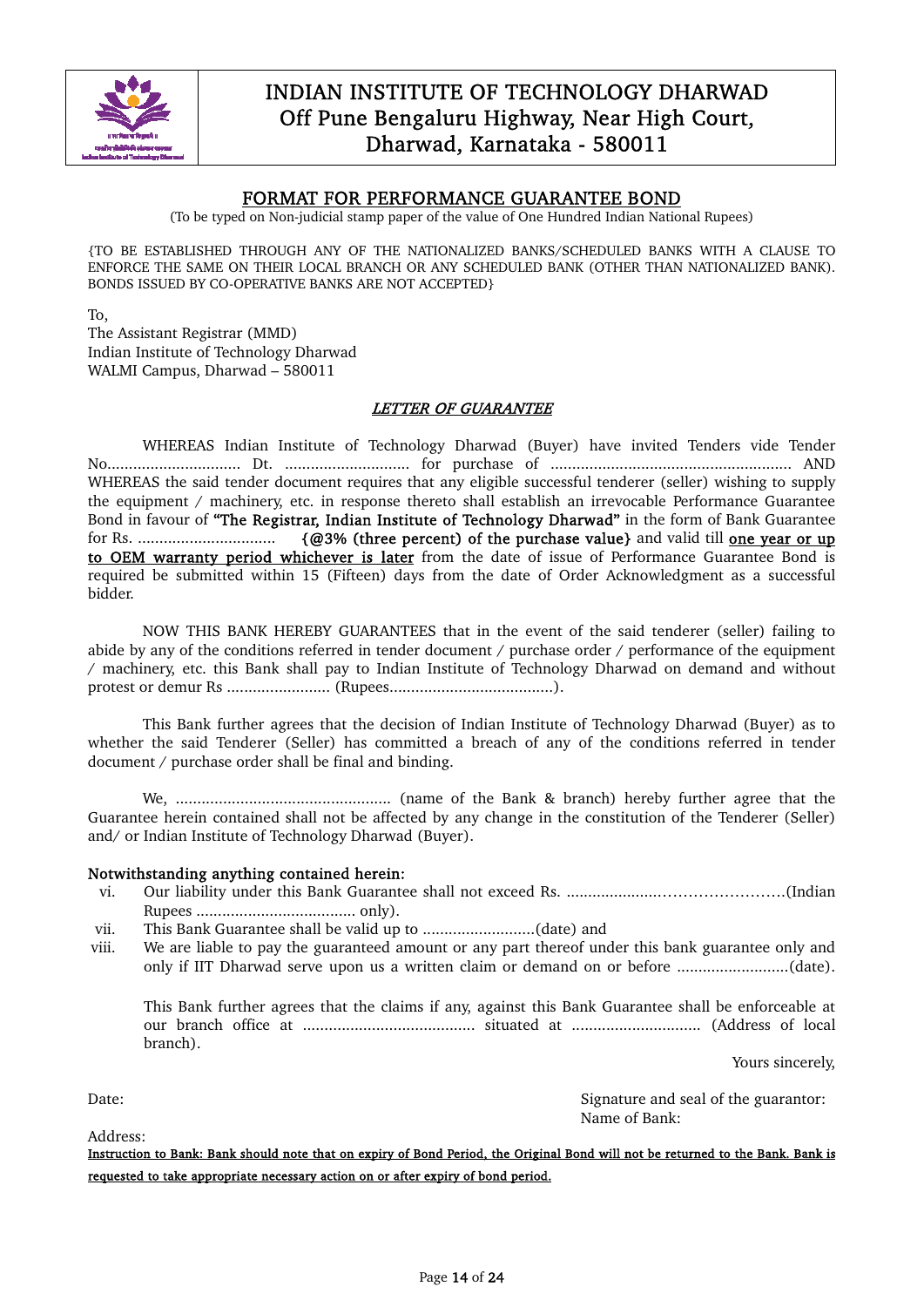

#### FORMAT FOR BID SECURITY DECLARATION

(To be typed on Firms letterhead)

I/We will not withdraw or modify the bid submitted by me/us during the period of validity or if awarded the contract and fail to sign the contract or to submit a performance security before the deadline defined in the tender document.

Yours sincerely,

Date: Channels Contract Contract Contract Contract Contract Contract Contract Contract Contract Contract Contract Contract Contract Contract Contract Contract Contract Contract Contract Contract Contract Contract Contract

Address: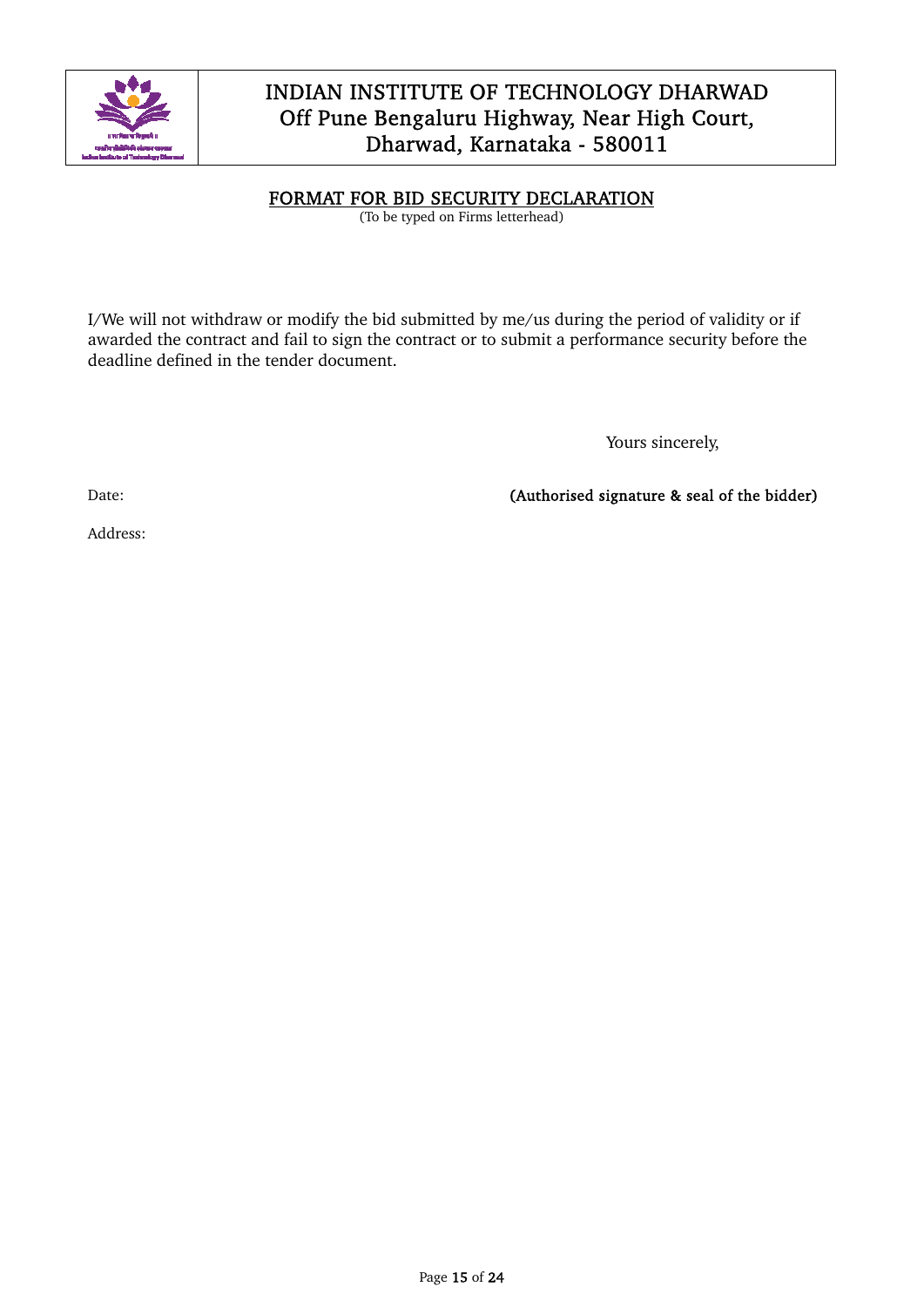

# Section IV – Complete Schedule of Requirements and Compliance

| This section has following compliance requirements: |                                                                |  |  |  |
|-----------------------------------------------------|----------------------------------------------------------------|--|--|--|
|                                                     | Compliance for commercial terms and conditions of tender       |  |  |  |
| ij                                                  | Compliance for technical specifications of the equipment to be |  |  |  |
|                                                     | supplied                                                       |  |  |  |
| iii                                                 | Bidders information & Reasonability of prices                  |  |  |  |

### i. Table of compliance for commercial terms & conditions of tender (to be filled by bidder)

### (NO FIELD TO BE LEFT BLANK)

| S.<br>No.      | <b>Terms and Conditions</b>                                                                                                | IIT Dharwad tender requirements                                                                          | Response by<br><b>Bidder</b><br>M/s |
|----------------|----------------------------------------------------------------------------------------------------------------------------|----------------------------------------------------------------------------------------------------------|-------------------------------------|
| 1              | Nature of supply (to be specified)                                                                                         | Indigenous/Local supply                                                                                  |                                     |
| $\overline{2}$ | Price Bid Format (to be specified)<br>(Refer point 9 of Section-II)                                                        | Section-V (Local & INR)                                                                                  |                                     |
| 3              | Price Bid Currency (to be specified)                                                                                       | If Import, then Forex only (or)<br>If Indigenous/Local then INR only                                     |                                     |
| 4              | Delivery terms (to be specified)                                                                                           | If Import, only DDP Mode (or)<br>If Indigenous/Local then Door Delivery<br>(Refer point 16 of Section-I) |                                     |
| 5              | Freight & Insurance                                                                                                        | Confirm point 17 of Section-I                                                                            |                                     |
| 6              | Comprehensive On-site Warranty (as per<br>technical specifications)                                                        | Confirm point 18 of Section-I                                                                            |                                     |
| 7              | <b>Installation &amp; Demo</b>                                                                                             | Confirm point 19 of Section-I                                                                            |                                     |
| 8              | GST Rate (If Local supply in India)                                                                                        | Applicable rate @5%<br>Confirm point 2 of Section-III                                                    |                                     |
| 9              | Training & Pre-installation checks                                                                                         | Confirm point 5 of Section-III                                                                           |                                     |
| 10             | Terms of Payment                                                                                                           | Confirm point 6 of Section-III                                                                           |                                     |
| 11             | <b>PBG</b>                                                                                                                 | Confirm point 11 of Section-III                                                                          |                                     |
| 12             | Complete tender document copy                                                                                              | Signed & stamped copy required                                                                           |                                     |
| 13             | PAN                                                                                                                        | Copy of PAN required                                                                                     |                                     |
| 14             | <b>GST</b>                                                                                                                 | Copy of GST certificate required                                                                         |                                     |
| 15             | ITRs (2018-19 to 2020-21)                                                                                                  | Last 3 financial years' ITR required                                                                     |                                     |
| 16             | Proof of Business existence                                                                                                | For a period of more than 3 years                                                                        |                                     |
| 17             | Percentage of local content as per DPIIT Order<br>No. 45021/2/2017-B.E-II dated 15/06/2017 as<br>amended from time to time | Declaration/Certification to be provided                                                                 |                                     |
| 18             | Previous Experience (Refer point 12 of Section-I)                                                                          | At-least one performance certificate with<br>Purchase Order copy is required                             |                                     |
| 19             | <b>Blacklisting status</b>                                                                                                 | Declaration required to confirm the status                                                               |                                     |
| 20             | Technical compliance for equipment                                                                                         | Please complete the table in point (ii)<br>under Section-IV to establish the technical<br>eligibility    |                                     |
| 21             | <b>OEM</b> Details                                                                                                         | Please attach the OEM details                                                                            |                                     |
| 22             | <b>Bidders Information</b>                                                                                                 | Please complete the table in point (iii)<br>under Section-IV to ascertain all relevant                   |                                     |
| 23             | Reasonability of prices                                                                                                    | details                                                                                                  |                                     |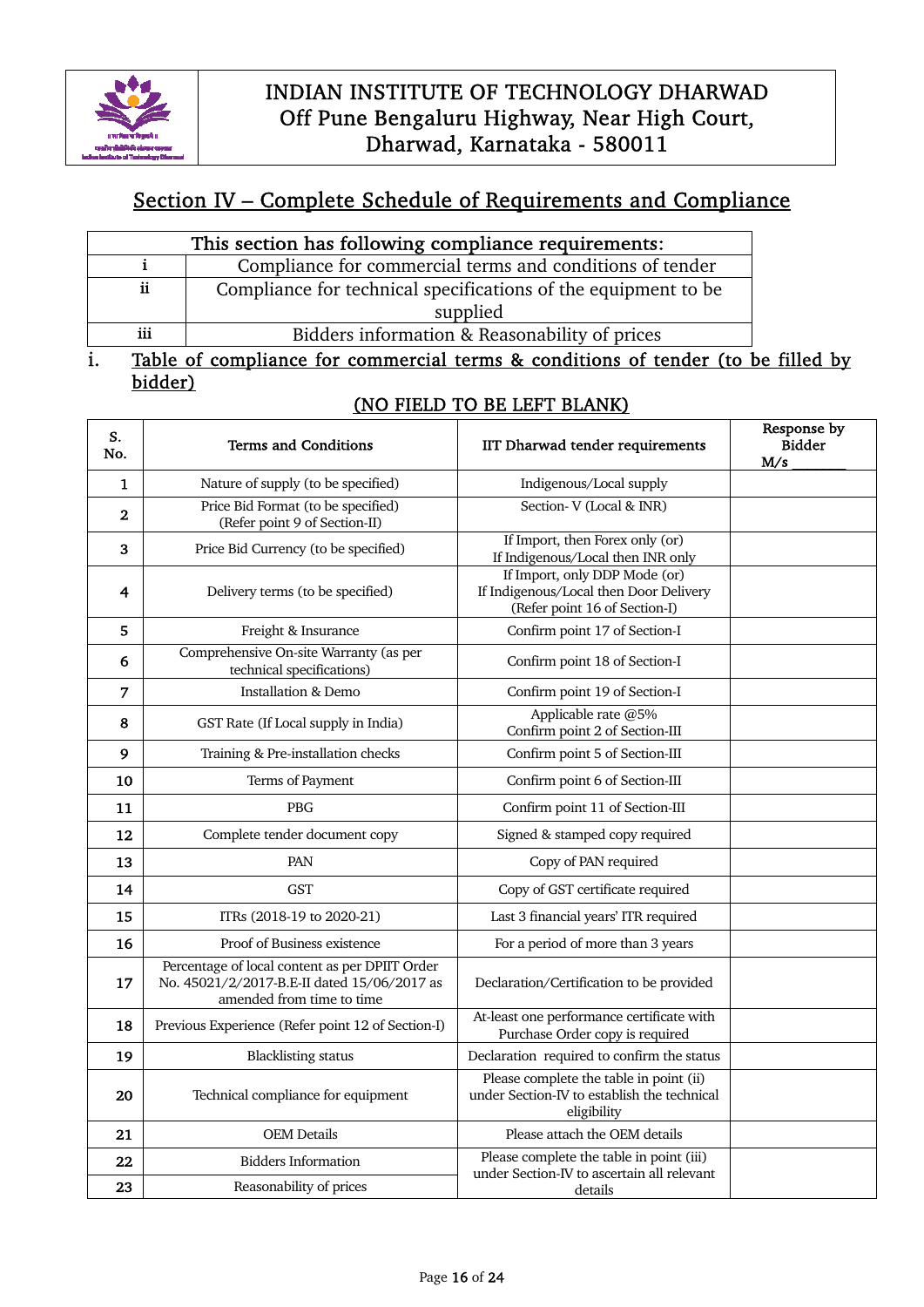

### ii. Table of compliance for technical specifications of the equipment to be supplied (to be filled by bidder)

#### Technical specifications of the equipment as per item described in Sl.No.2 of page 1 of this document

| Sl.No.         | Feature                    | Requirements                                                                          | Whether     | Specificatio |
|----------------|----------------------------|---------------------------------------------------------------------------------------|-------------|--------------|
|                |                            |                                                                                       | complied    | ns of the    |
|                |                            |                                                                                       | (Yes or No) | quoted       |
|                |                            |                                                                                       |             | product      |
| $\mathbf{1}$   |                            | The instrument must have an operation                                                 |             |              |
|                | Operation pressure range   | pressure range of $0 - 60$ MPa $(0 - 600$ bar,                                        |             |              |
|                |                            | $0 - 8700$ psi) over the flow rate range up                                           |             |              |
|                |                            | to 5 ml/min and 20 Mpa (200 bar) up to                                                |             |              |
|                |                            | $10$ mL/min                                                                           |             |              |
| 2              | Number of solvent channels | Number of channels must be 4.                                                         |             |              |
|                |                            | The pump must be capable of delivering                                                |             |              |
|                |                            | aqueous and organic solvents at operating                                             |             |              |
|                |                            | pressures. The pump must have integrated                                              |             |              |
|                |                            | vacuum degassing of all mobile phase lines<br>The pump must provide automatic solvent |             |              |
|                |                            | blending capabilities. The pump must be                                               |             |              |
|                |                            | able to program both isocratic and gradient                                           |             |              |
|                |                            | methods. The system should be efficient for                                           |             |              |
|                |                            | both analytical and semi-preparative scale                                            |             |              |
|                |                            | separation.                                                                           |             |              |
| 3              | Hydraulic system           | Dual pistons in series                                                                |             |              |
| $\overline{4}$ | Maximum flow rate          | Must deliver a flow rate up to 10mL/min.                                              |             |              |
| 5              | pH range                   | Must have a pH range $1.0 - 12.5$                                                     |             |              |
| 6              | Injection volume range     | 0.1 to 100 $\mu$ L or 1500 $\mu$ L by seat loop                                       |             |              |
|                |                            | extention                                                                             |             |              |
| 7              | Cycle Time                 | 18 seconds Injection cycle time                                                       |             |              |
| 8              | Cooling Accuracy           | 2 °C to 6 °C at a set point of 4 °C                                                   |             |              |
| 9              | Capacity                   | 132 vials (2 mL) or 36 vials (6 mL)                                                   |             |              |
| 10             | Integrated sample          | Sample cooler as options inside of the                                                |             |              |
|                | thermostat                 | module providing cooling and heating in                                               |             |              |
|                |                            | the range from $4^{\circ}$ C - $40^{\circ}$ C.                                        |             |              |
| 11             | Lowest carryover           | <0.004 % (40 ppm) with needle wash.                                                   |             |              |
| 12             | Combined specification     | up to four columns with 30 cm length and                                              |             |              |
|                |                            | a temperature range from 10°C below                                                   |             |              |
| 13             | independent temperature    | ambient to 85°C<br>at least two independent temperature                               |             |              |
|                | zones                      | zones required                                                                        |             |              |
|                |                            |                                                                                       |             |              |
| 14             | Temperature accuracy       | Temperature accuracy must be $\pm$ 0.5 °C<br>with calibration                         |             |              |
|                |                            |                                                                                       |             |              |
| 15             | No. of Columns & Column    | Atleast 2 Columns of up to 30cm length                                                |             |              |
|                | dimensions                 | must be supported                                                                     |             |              |
| 16             |                            | Must be a stackable, self-contained                                                   |             |              |
|                | Stackable                  | module with solvent resistant material                                                |             |              |
|                |                            | used in all areas which may have contact                                              |             |              |
|                |                            | with the mobile phase.                                                                |             |              |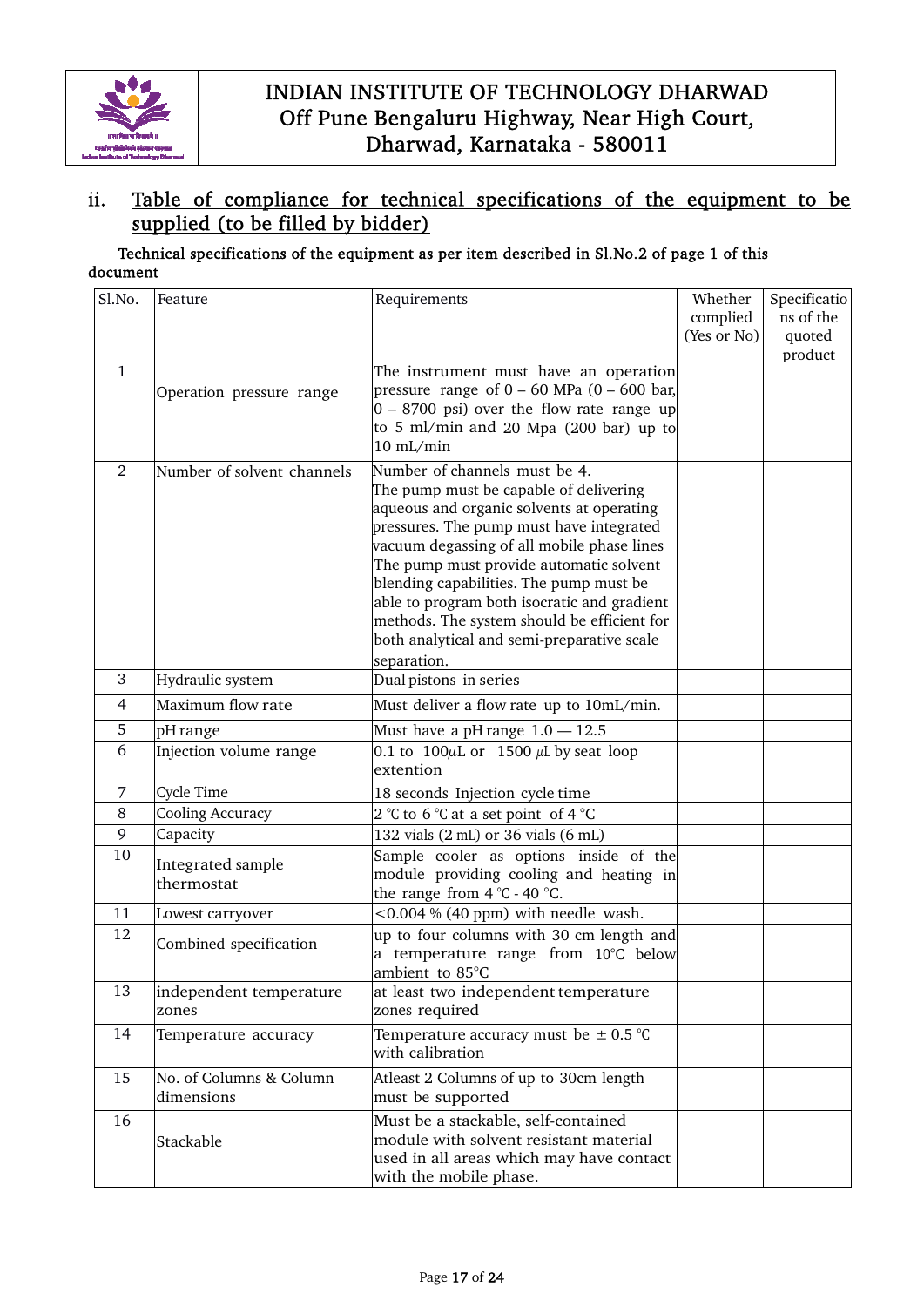

| Sl.No.   | Feature                                                 | Requirements                                                                                                                                                                                                                                                                                                                                                                                                                                                                                                                                                                                                                                                                                                               | Whether<br>complied<br>(Yes or No) | Specificatio<br>ns of the<br>quoted<br>product |
|----------|---------------------------------------------------------|----------------------------------------------------------------------------------------------------------------------------------------------------------------------------------------------------------------------------------------------------------------------------------------------------------------------------------------------------------------------------------------------------------------------------------------------------------------------------------------------------------------------------------------------------------------------------------------------------------------------------------------------------------------------------------------------------------------------------|------------------------------------|------------------------------------------------|
| 17       | Software                                                | Software must be available on the local<br>controller and on the data system for<br>single point control of the thermostatted<br>column compartment as well as other<br>modules of the same family. Suitable<br>licensed software to control all modules of<br>HPLC should be provided                                                                                                                                                                                                                                                                                                                                                                                                                                     |                                    |                                                |
| 18       | Pre column heating and post<br>column cooling           | The module must enable pre column<br>heating and post column cooling                                                                                                                                                                                                                                                                                                                                                                                                                                                                                                                                                                                                                                                       |                                    |                                                |
| 19       | Temperature range                                       | from 10°C below ambient to 85°C                                                                                                                                                                                                                                                                                                                                                                                                                                                                                                                                                                                                                                                                                            |                                    |                                                |
| 20       | Temperature Precision                                   | $+/- 0.05 °C$                                                                                                                                                                                                                                                                                                                                                                                                                                                                                                                                                                                                                                                                                                              |                                    |                                                |
| 21       | slit width                                              | Programmable: 1, 2, 4, 8, 16 nm                                                                                                                                                                                                                                                                                                                                                                                                                                                                                                                                                                                                                                                                                            |                                    |                                                |
| 22       | RFID tags                                               | Radio Frequency Identification Tags for flow<br>cells and UV lamp                                                                                                                                                                                                                                                                                                                                                                                                                                                                                                                                                                                                                                                          |                                    |                                                |
| 23       | Number of signals                                       | Simultaneous acquisition of up to 8<br>compound specific wavelength                                                                                                                                                                                                                                                                                                                                                                                                                                                                                                                                                                                                                                                        |                                    |                                                |
| 24       | Linearity                                               | > 2 AU (upper limit)                                                                                                                                                                                                                                                                                                                                                                                                                                                                                                                                                                                                                                                                                                       |                                    |                                                |
| 25<br>26 | compatibility with wide range<br>of flow cells<br>Noise | 1760 psi: Standard: 13-µL, 10-mm path<br>length, Semi-micro: 5-µL, 6- mm path<br>length, Micro: 2-µL, 3-mm path length,<br>Preparative: 3-mm path length; 733 psi:<br>Semi-nano 500-nL, 10-mm path length,<br>Nano 80- nL, 6-mm path length; 400 bar:<br>High pressure 1.7-µL, 6-mm path length;<br>20 bar: Preparative: 0.3-mm path length,<br>Preparative: 0.06-mm path length;<br>Standard bio-inert: 13 µL volume, 10 mm<br>cell path length and 120 bar (1740 psi)<br>pressure maximum; SFC Flow Cell: Light<br>path 10 mm, Pressure Rating 400 bar,<br>Internal Volume 13 µL; SFC Flow Cell<br>LD: Light Path 3 mm, Pressure Rating 400<br>bar, Internal Volume 2 µL<br>$<$ $\pm$ 0.7 x 10-5 AU at 254 nm and at 750 |                                    |                                                |
|          |                                                         | nm (cell path length 10 mm,<br>response time 2 s, flow 1 ml/min LC-grade                                                                                                                                                                                                                                                                                                                                                                                                                                                                                                                                                                                                                                                   |                                    |                                                |
| 27       | Wavelength range                                        | Wavelength range must be at least 190-950<br>nm, settable in 1 nm                                                                                                                                                                                                                                                                                                                                                                                                                                                                                                                                                                                                                                                          |                                    |                                                |
| 28       | Light source                                            | Duallamp design (tungsten & deuterium)                                                                                                                                                                                                                                                                                                                                                                                                                                                                                                                                                                                                                                                                                     |                                    |                                                |
| 29       | Operating temperature                                   | The temperature operating range of<br>instrument must be from 4°C to 55°C.                                                                                                                                                                                                                                                                                                                                                                                                                                                                                                                                                                                                                                                 |                                    |                                                |
| 30       | Maximum sampling rate                                   | 120 Hz                                                                                                                                                                                                                                                                                                                                                                                                                                                                                                                                                                                                                                                                                                                     |                                    |                                                |
| 31       | Drift                                                   | Signal drift must be equal or smaller 0.9 x<br>10-3 AU/h after adequate warm up.                                                                                                                                                                                                                                                                                                                                                                                                                                                                                                                                                                                                                                           |                                    |                                                |
| 32       | Detector type                                           | 1024-element diode array                                                                                                                                                                                                                                                                                                                                                                                                                                                                                                                                                                                                                                                                                                   |                                    |                                                |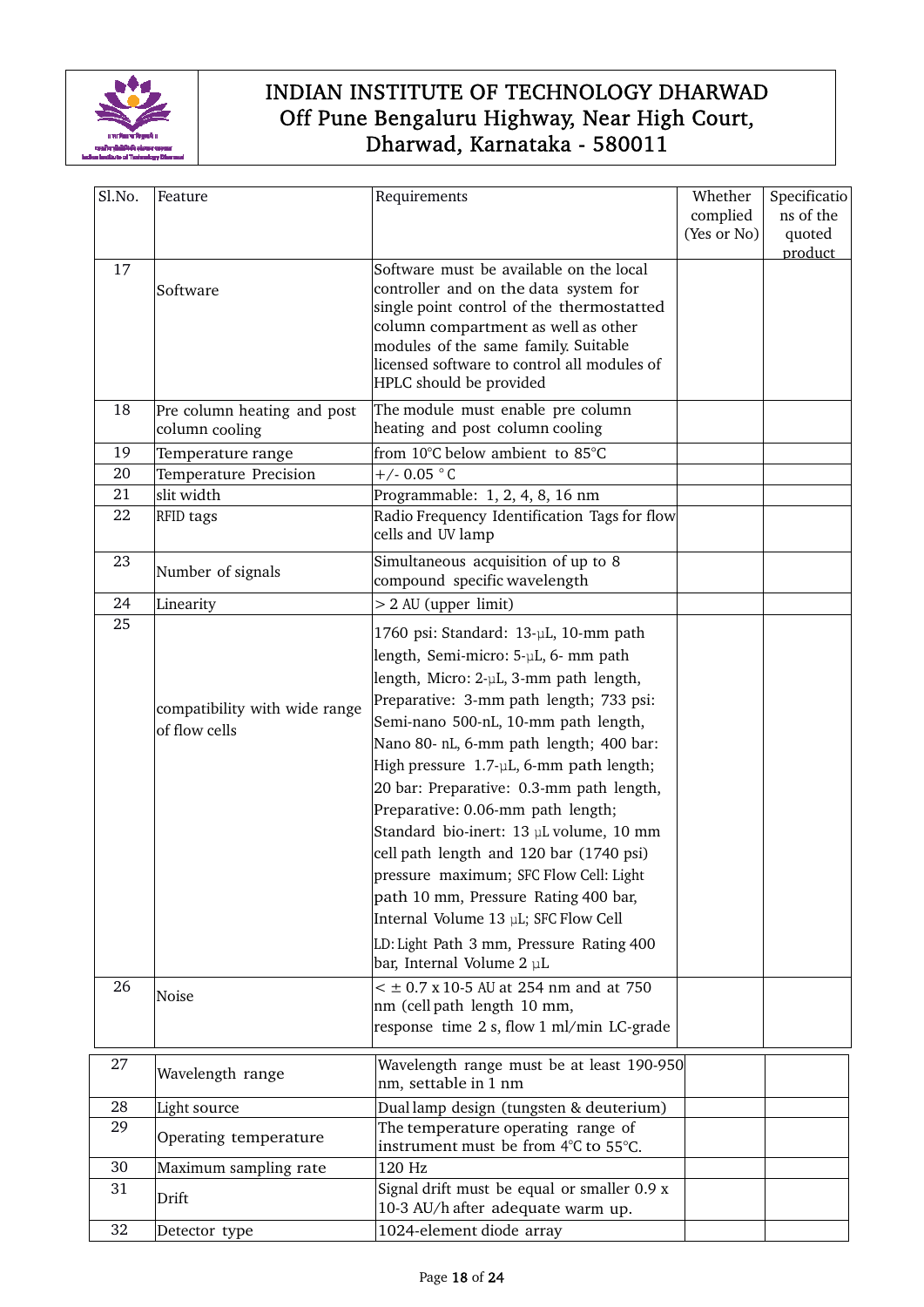

| 33 | Operating temperature                                             | The temperature operating range of<br>instrument must be from 4°C to 40°C.                                                                                                                                                                                                            |  |  |
|----|-------------------------------------------------------------------|---------------------------------------------------------------------------------------------------------------------------------------------------------------------------------------------------------------------------------------------------------------------------------------|--|--|
| 34 | Raman noise (noise<br>reference measured at<br>dark value 450 nm) | The instrument must have in single<br>wavelength mode a Raman signal-to-noise<br>of >3000, with Ex350nm/Em397nm and<br>using the dark value at 450nm<br>as<br>reference point, water filled standard flow<br>cell.                                                                    |  |  |
| 35 | Excitation and emission<br>wavelength range                       | Excitation wavelength must be at least 200<br>- 1200 nm, Emission wavelength must be<br>at least 280 - 1200 nm                                                                                                                                                                        |  |  |
| 36 | Lamp lifetime                                                     | Xenon flash lamp, normal mode (20 W),<br>economy mode (5 W), lifetime 4000 hours.                                                                                                                                                                                                     |  |  |
| 37 | Flash lamp technology                                             | The lamp can be switched on directly before<br>the analysis because it needs no warm up<br>time                                                                                                                                                                                       |  |  |
| 38 | Temperature Control                                               | The RI detector must have a temperature<br>control from $+5^{\circ}$ above ambient to $55^{\circ}$ C                                                                                                                                                                                  |  |  |
| 39 | Refractive index range                                            | $1.00 - 1.75$ RIU, calibrated                                                                                                                                                                                                                                                         |  |  |
| 40 | Measurement range                                                 | $\pm 600 \cdot 10$ -6 RIU                                                                                                                                                                                                                                                             |  |  |
| 41 | Recycle Valve                                                     | The RI detector must have a recycle valve                                                                                                                                                                                                                                             |  |  |
| 42 | Sample cell volume                                                | The RID must have a cell volume of $8\mu$ l or<br>less                                                                                                                                                                                                                                |  |  |
| 43 | Automated delay calibration                                       | Automated delay calibration facilitates<br>highest fraction purity while maintaining<br>high-precision sample recovery                                                                                                                                                                |  |  |
| 44 | Fraction collection capacity                                      | Per module collection of up to 216 fractions<br>in glass tubes with 4 outer diameters of<br>tubes available, or in microtiter plates                                                                                                                                                  |  |  |
| 45 | Fraction collection trigger<br>modes                              | Multiple collection modes with fraction<br>triggering based on time, peak or mass for<br>exact collection of required fractions                                                                                                                                                       |  |  |
| 46 | Forced fume extraction                                            | Forced fume extraction enables use of<br>fraction collector outside a fume cupboard                                                                                                                                                                                                   |  |  |
| 47 | Flowrate                                                          | Maximum system flow is 10 mL/min                                                                                                                                                                                                                                                      |  |  |
| 48 |                                                                   | Different Fraction Containers option should<br>be available as per below:                                                                                                                                                                                                             |  |  |
|    |                                                                   | 30 x 48 mm (OD x L) tubes, ~20 mL / tube                                                                                                                                                                                                                                              |  |  |
|    |                                                                   | 25 x 48 mm (OD x L) tubes, $\sim$ 15 mL / tube                                                                                                                                                                                                                                        |  |  |
|    | <b>Fraction Containers</b>                                        | 16 x 48 mm (OD x L) tubes, $\sim$ 11 mL / tube                                                                                                                                                                                                                                        |  |  |
|    |                                                                   | 12 x 48 mm (OD x L) tubes, $\sim$ 8 mL / tube<br>Vials, well plates, capped vials, and well                                                                                                                                                                                           |  |  |
|    |                                                                   | plates with closing mats etc.                                                                                                                                                                                                                                                         |  |  |
| 49 | Warranty                                                          | Comprehensive on-site support and<br>maintenance for a period of 3 years from the<br>date of successful installation and<br>commissioning of the equipment.<br>Offer of 2 Years Extra Warranty from the<br>date of expiry of 3 years initial warranty to<br>be provided by the bidder |  |  |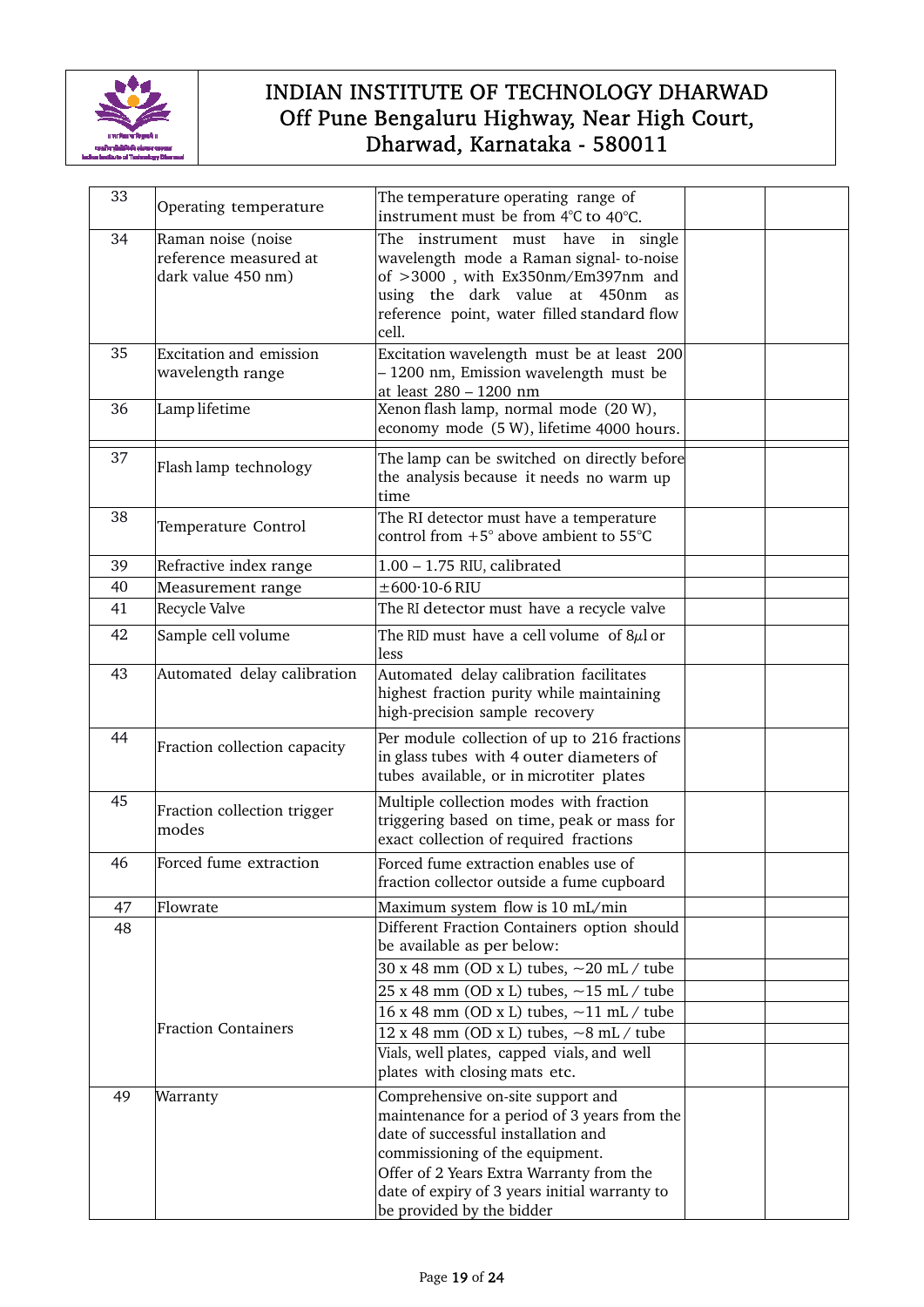

| 50 | <b>HPLC Columns</b>                                                                                                                                            | C18 Column: 2 Nos. must be provided<br>Additional C8 or C4 Columns could be<br>quoted separately |  |  |
|----|----------------------------------------------------------------------------------------------------------------------------------------------------------------|--------------------------------------------------------------------------------------------------|--|--|
| 51 | Suitable PC, Printer and UPS<br>should be provided                                                                                                             | Branded PC with suitable configuration and<br>Windows 10 OS                                      |  |  |
|    |                                                                                                                                                                | Laser Printer                                                                                    |  |  |
|    |                                                                                                                                                                | Online UPS: 3 KVA of min. 60 minutes<br>backup                                                   |  |  |
| 52 | Additional buffer lines, frit filters, sample vials, fraction collection vials, and<br>other relevant accessories are to be provided along with the equipment. |                                                                                                  |  |  |

We, M/s \_\_\_\_\_\_\_\_\_\_\_\_\_\_\_\_\_\_\_\_\_ comply with the above requirements.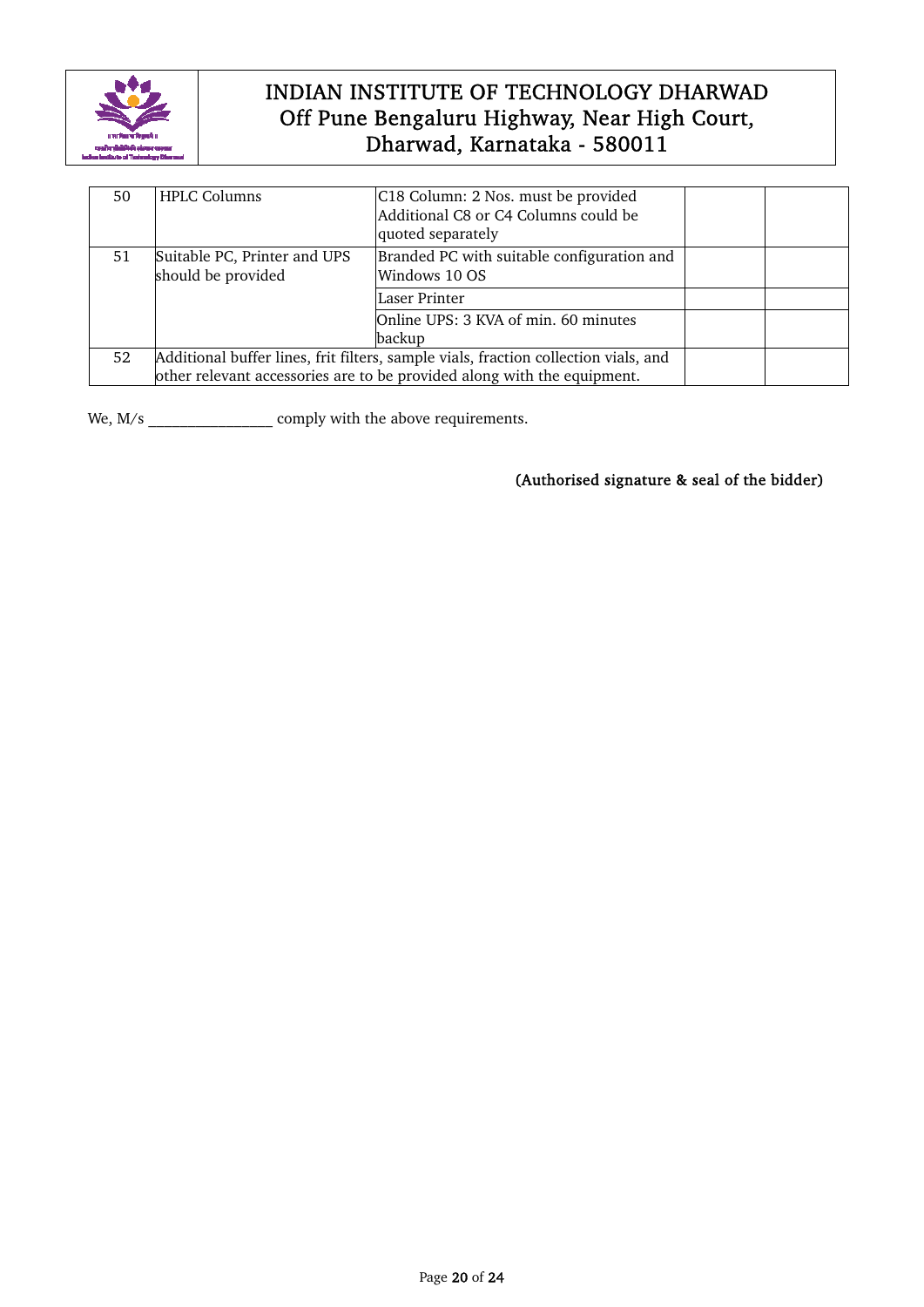

# iii. Table for bidder information & reasonability of prices (to be filled by bidder)

# Bidders Information

| 1. | Name of the Bidder                                       |  |
|----|----------------------------------------------------------|--|
| 2. | Address of the Bidder                                    |  |
| 3. | PAN No.                                                  |  |
| 4. | GST No.                                                  |  |
| 5. | State of GST Registration                                |  |
| 6. | E-mail<br>(for the purpose of official<br>communication) |  |
| 7. | Contact Person's Name & Designation                      |  |
| 8. | Mobile No.                                               |  |
|    | Bank Details of the Bidder:                              |  |
|    | Name of the A/c Holder<br>a.                             |  |
|    | Name of the Bank<br>$\mathbf{b}$ .                       |  |
| 9. | Branch name<br>$\mathbf{c}$ .                            |  |
|    | Account No.<br>$\mathbf{d}$ .                            |  |
|    | IFSC Code<br>e.                                          |  |
|    | f.<br>Any other detail                                   |  |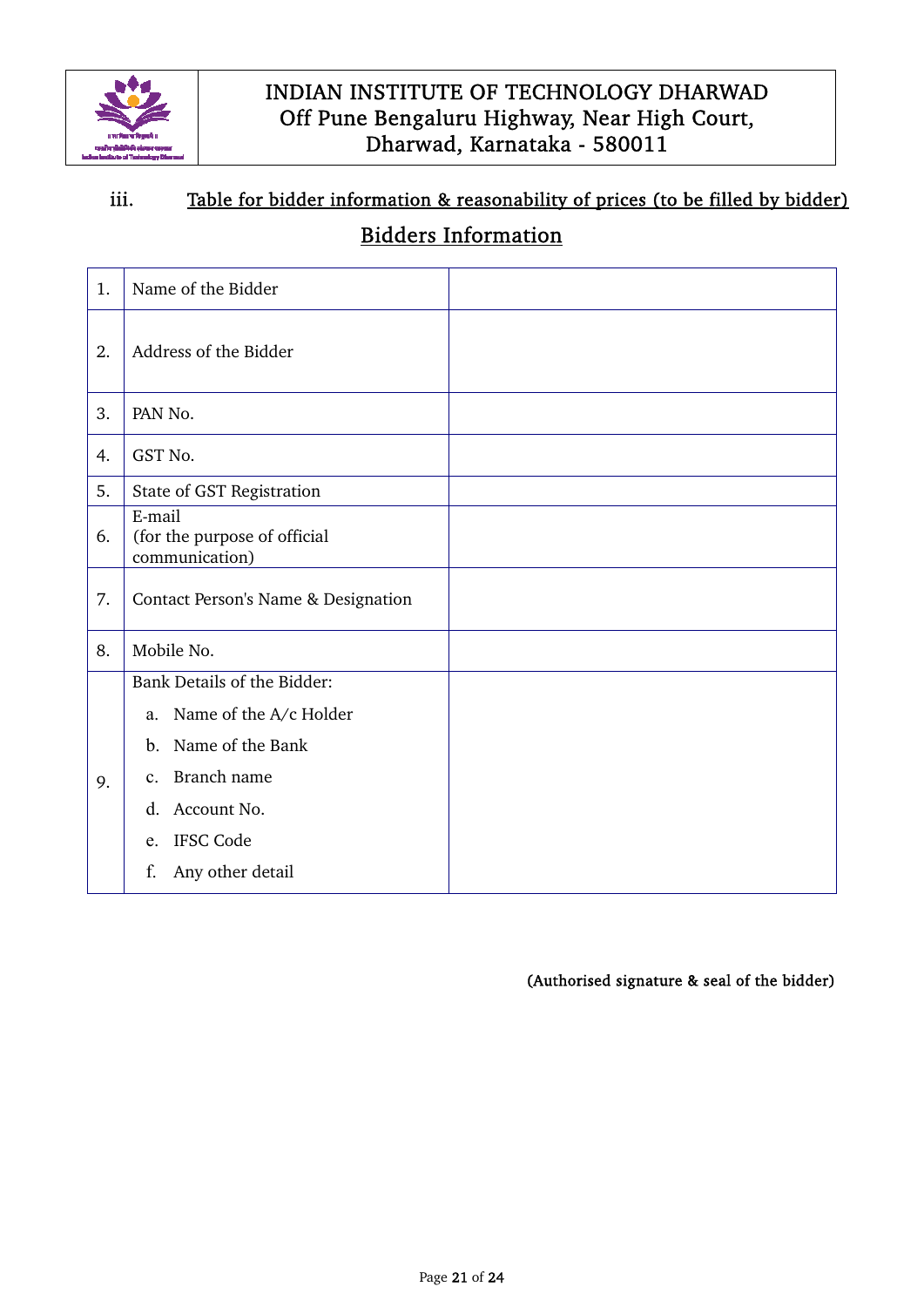

# iv. Reasonability of Prices

(Please quote best minimum prices applicable for premier Educational and Research Institution of National Importance)

### Previous Supply Orders

Name of the Firm  $\Box$ 

| Order placed by<br>(Full address of<br>Purchaser) | Order<br>No. and<br>Date | Quantity | Value of<br>Order | Date of<br>completio<br>n of<br>delivery as<br>per<br>contract | Remarks<br>indicating<br>reasons for late<br>delivery, if any<br>and justification<br>for price<br>difference of<br>their supply<br>order & that<br>quoted for IIT<br>Dharwad | Has the<br>Equipment<br>been installed<br>satisfactorily<br>(Attach a<br>Certificate<br>from the<br>Purchaser/<br>Consigner) | Contact<br>Person<br>along with<br>Telephone<br>No., Fax<br>No. and e-<br>mail<br>address. |
|---------------------------------------------------|--------------------------|----------|-------------------|----------------------------------------------------------------|-------------------------------------------------------------------------------------------------------------------------------------------------------------------------------|------------------------------------------------------------------------------------------------------------------------------|--------------------------------------------------------------------------------------------|
|                                                   |                          |          |                   |                                                                |                                                                                                                                                                               |                                                                                                                              |                                                                                            |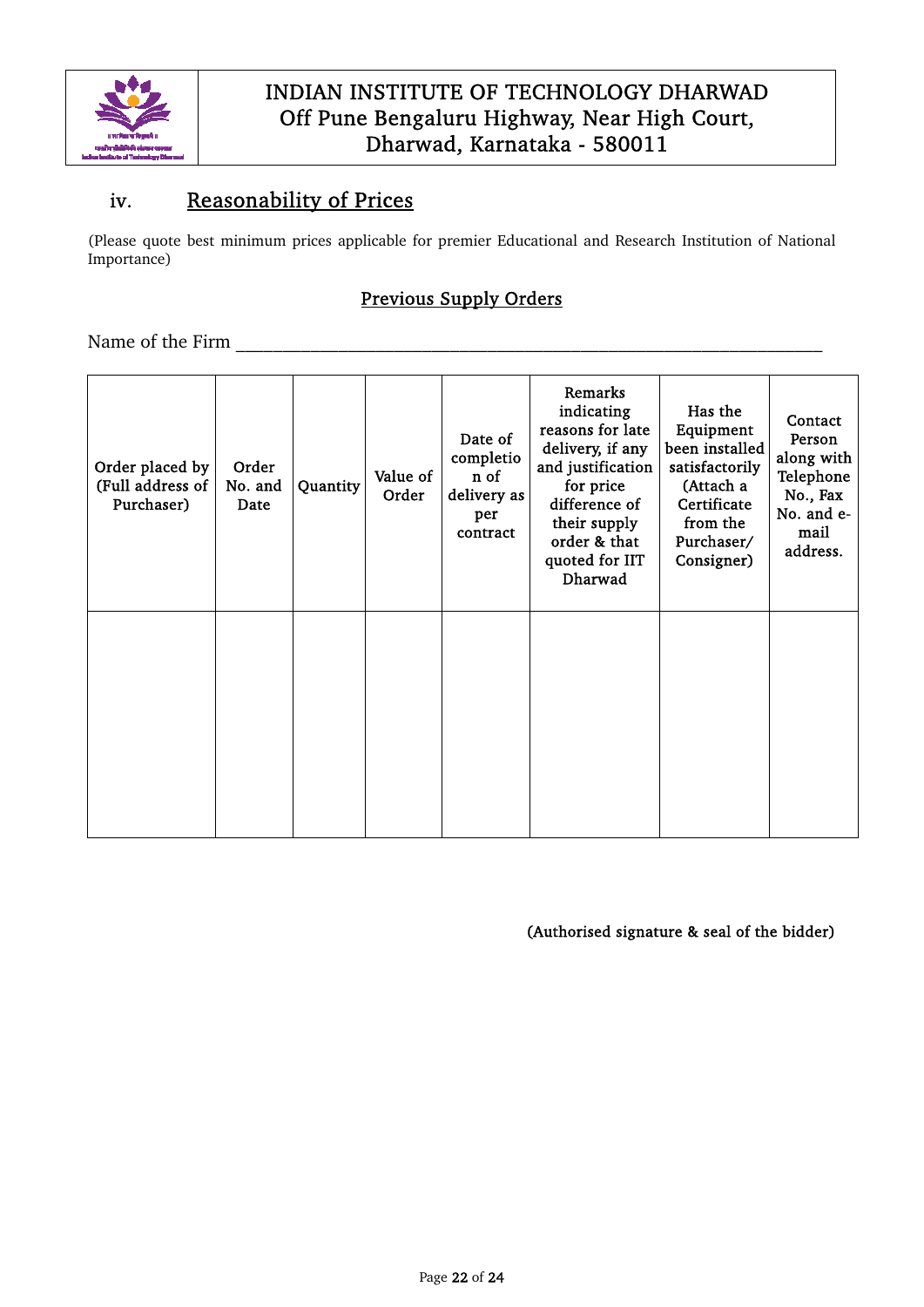

# Section V (a) - PRICE BID

### for Imported Supplies (to be quoted only in Foreign currency)

| Sr. No         | Short Description of Item                                                                                                                       | Qty. (in<br>Nos.) | HSN Code /<br><b>SAC Code</b> | Total Bid Price*<br>(in FOREX &<br><b>DDP</b> Basis) |
|----------------|-------------------------------------------------------------------------------------------------------------------------------------------------|-------------------|-------------------------------|------------------------------------------------------|
|                | Supply, Installation and Demonstration of<br>HIGH PERFORMANCE LIQUID<br>CHROMATOGRAPHY (HPLC)<br>INSTRUMENT including warranty as<br>specified. | 01                |                               |                                                      |
| $\mathfrak{D}$ | Additional C8 or C4 Columns (Quote<br>unit price)                                                                                               |                   |                               |                                                      |
| 3              | 2 years Extended warranty (Optional)                                                                                                            | <b>NA</b>         |                               |                                                      |

\* Please refer clause 16 (Section-I), 11(a) of (Section-II) & 2(a) of (Section-III) before quoting the prices.

\* In case the bidder intends to provide the break-up of prices quoted, then a separate sheet to be attached.

- Note-1: Price Bid should be submitted in given format only.
- Note-2: The quantities mentioned above are subject to upward and downward revision, depending on the requirement of IIT Dharwad in future.